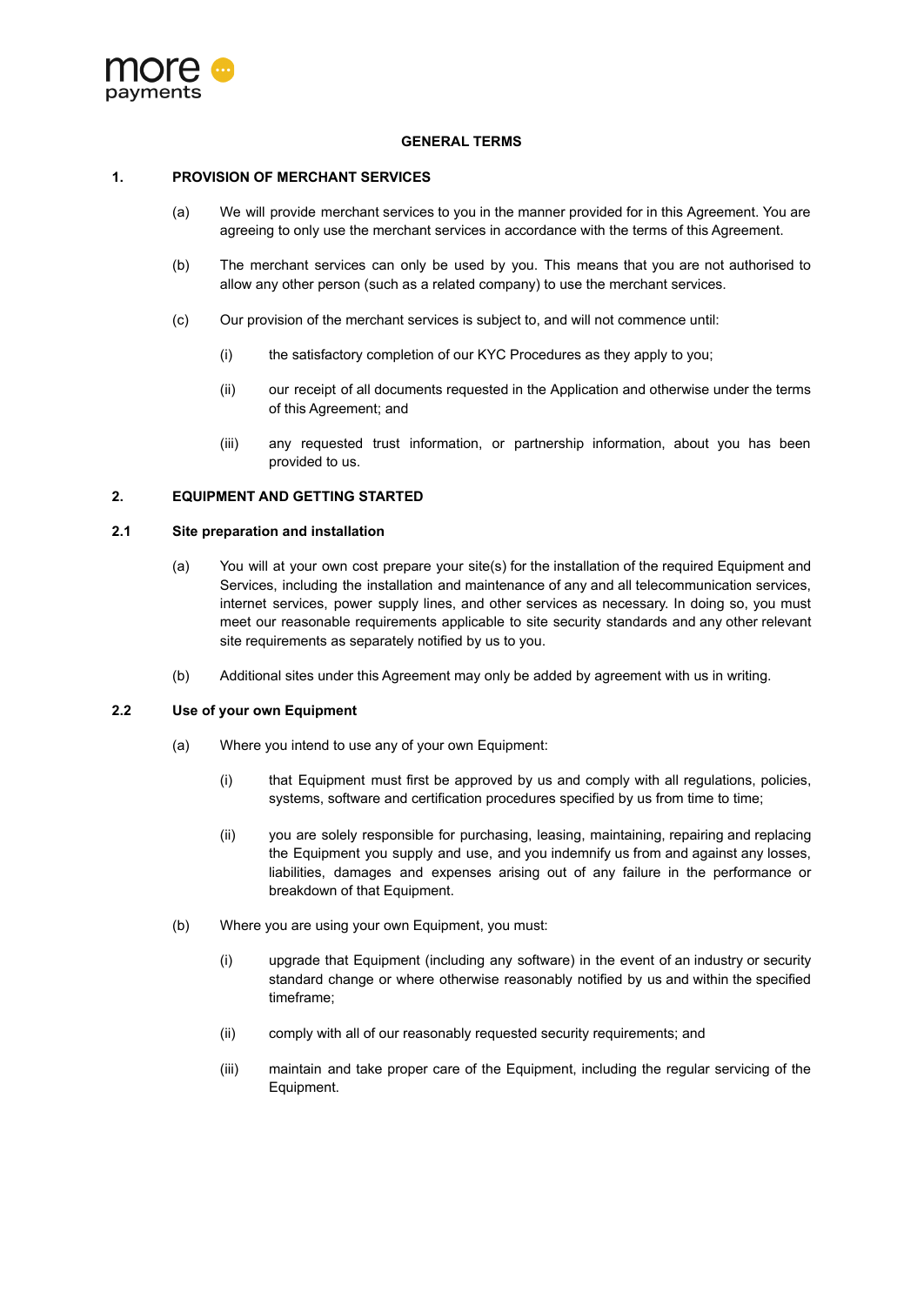

## **2.3 Equipment supplied by us**

- (a) Where we provide you with any Equipment (**Supplied Equipment**):
	- (i) we will deliver and install the Supplied Equipment at the site designated by you in the Application;
	- (ii) you must maintain and take proper care of the Equipment, including the regular servicing of the Supplied Equipment;
	- (iii) we will retain all ownership and rights in and to the Supplied Equipment as well as associated manuals and card decals and promotional material; and
	- (iv) we will be entitled to replace the Supplied Equipment with new equipment.
- (b) You must allow us to upgrade the Supplied Equipment as required when industry or security standards change. If we replace any Supplied Equipment, we will notify you of any additional amounts you may have to pay. You must discontinue use of any replaced Supplied Equipment as directed.
- (c) Upon installation of Supplied Equipment, we will provide training, either online, or by phone on the use of the Supplied Equipment to one delegate nominated by you. You are then responsible (including for all costs) for training your Personnel and must not permit untrained Personnel to operate the Supplied Equipment.

## **2.4 Use**

You must:

- (a) operate any Equipment in accordance with any Operating Procedures and technical manuals provided to you from time to time by us or our partner(s);
- (b) use the Equipment only for the purposes contemplated by this Agreement;
- (c) safeguard the Equipment from loss, alteration, damage, unauthorised use, misuse or theft;
- (d) promptly notify us of any damage to or loss of Supplied Equipment;
- (e) not lease or sublease the Supplied Equipment, or pledge, lend, create a security interest in, or directly or indirectly create, incur, assume or allow to exist any other consensually or judicially imposed liens or encumbrances on the Supplied Equipment;
- (f) not remove, disconnect, relocate, modify or in any way alter any Equipment without our prior written consent;
- (g) display our decals, advertising or signs, as supplied by us in respect of the Services, in a prominent manner; and
- (h) pay us the repair cost or replacement value (as applicable) of any lost, stolen or damaged Supplied Equipment, as notified by us. (The loss, destruction, theft of or damage to the Supplied Equipment shall not relieve you from your obligations under this Agreement.)

#### **2.5 Maintenance**

(a) If an item of Supplied Equipment appears to be defective, you must promptly notify us. We will: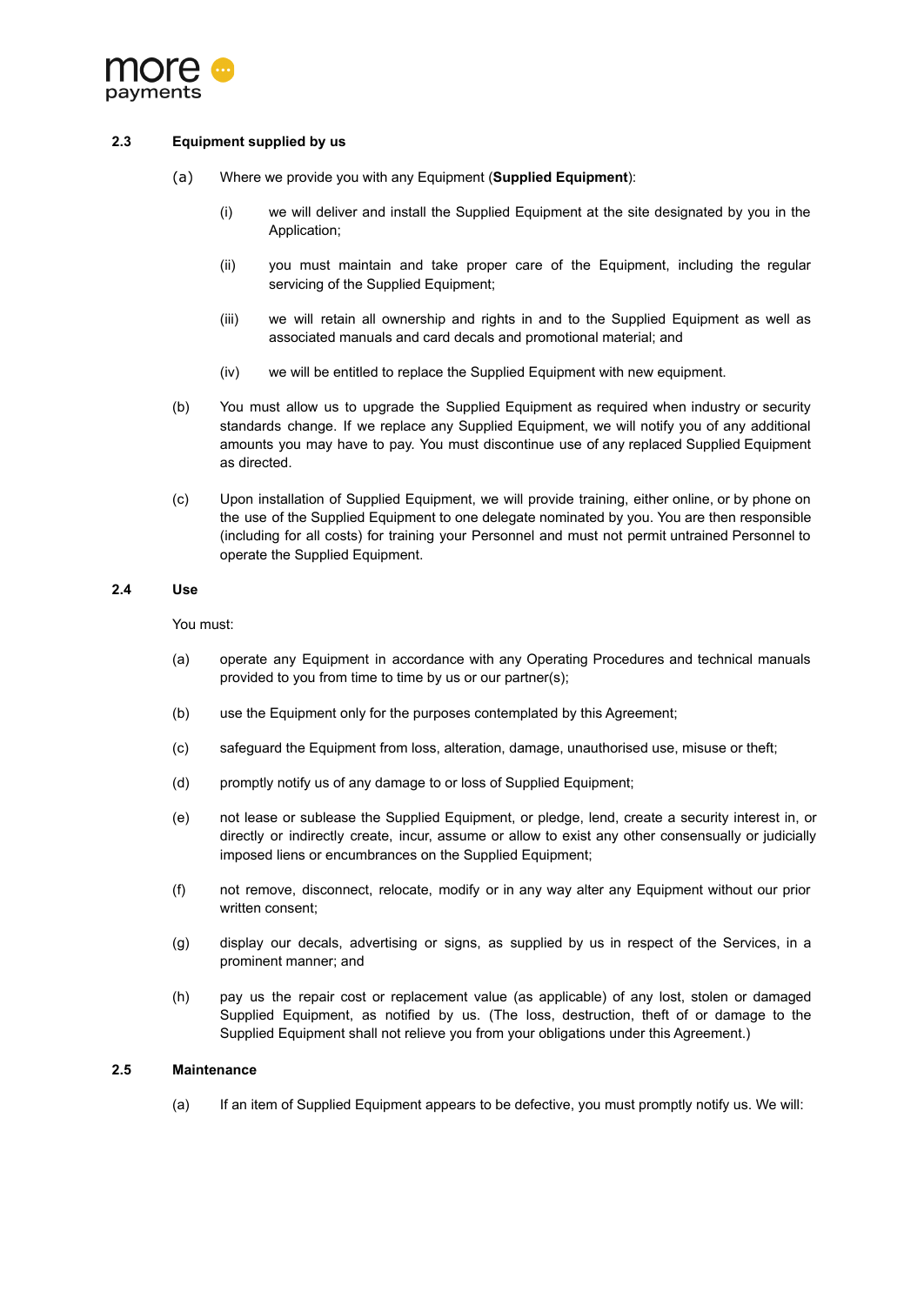

- (i) provide general support, assistance and advice regarding the technical and operational features of the Supplied Equipment; and
- (ii) use our reasonable endeavours to identify and rectify faults in the Supplied Equipment, including Software, via remote access or on-site support and maintenance as we may deem appropriate.
- (b) You must ensure that we and our authorised agents may enter your premises at any time, on reasonable notice, to install, inspect the condition of, replace, repair or maintain the Supplied Equipment and any Software.

#### <span id="page-2-0"></span>**2.6 Software Licence – Supplied Equipment**

- (a) You must not reproduce, communicate, modify or reverse engineer the Software.
- (b) You must not give any third party access to the Software without our prior written consent.
- (c) We grant you a non-exclusive, temporary and revocable licence to use the Software in your operation of the Supplied Equipment for the term of this Agreement.

## <span id="page-2-1"></span>**3. USE OF OUR REPORTING PLATFORM**

Where you receive access to the Reporting Platform, to enable you to view your Transaction history and reports you agree that:

- (a) we retains all intellectual property rights to the Reporting Platform;
- (b) you and your Personnel will utilise the Reporting Platform only for the purposes of receiving the merchant services under this Agreement and in accordance with the applicable "User Guide" provided to you;
- (c) you will be bound by any reasonable use terms displayed at the point of log in to the Reporting Platform;
- (d) you will comply with any reasonable instructions otherwise given by us in respect of use of the Reporting Platform;
- (e) your use of the Reporting Platforms is subject to the license and use terms in clause [2.6;](#page-2-0) and
- (f) we may terminate immediately access to and use of the Reporting Platform for any one or more users if the users do not adhere to the requirements set out in this clause [3](#page-2-1).

## **4. PROCESSING TRANSACTIONS**

- (a) You must use the Equipment to process all Transactions.
- (b) You must only process transactions if the Cardholder has received the goods or services from you, unless the Cardholder has agreed to receive them later.
- (c) You must not split a single sale into more than one card transaction.
- (d) You must stop accepting any Card as soon as we tell you to do so.
- (e) You must not give a cash Refund for a Card purchase, and any Refund must go back to the same Card account used for the purchase transaction.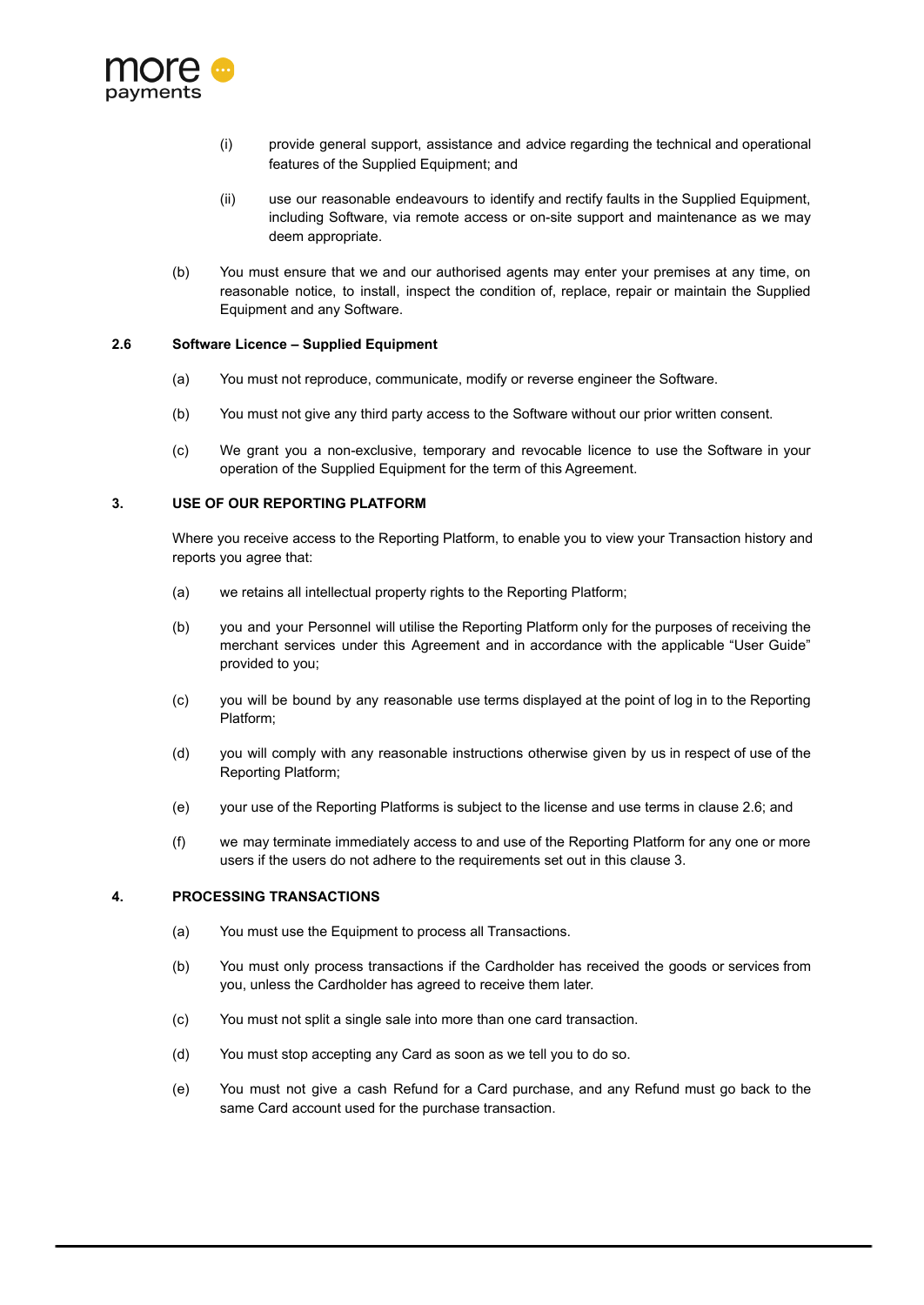

- (f) When you process a transaction:
	- (i) all details on the Sales Receipt for a terminal and card present situation must be true;
	- (ii) the transaction must not be subject to any dispute, set-off or counterclaim;
	- (iii) you must have no knowledge or notice of any fact or circumstances which would indicate that the transaction was fraudulent or not authorised by the Cardholder;
	- (iv) the transaction must be made in accordance with this Agreement, including any applicable Card Scheme Rules and Operating Procedures; and
	- (v) the transaction must not be a payment for goods or services that violates applicable federal, state or local law.
- (g) For Card transactions that are approved by the card issuer as cash out transaction, at your discretion, you may provide the Cardholder with cash either with or without a purchase of goods or services from you, but only when Authorisation is given.
- (h) You must not manually key a transaction on a Card where the Card has not processed correctly through a Card terminal or the Equipment.
- (i) You must process all transactions in Australian dollars except where you have been approved for Dynamic Currency Conversion (DCC).
- (j) You may only provide cash out services in circumstances where you have been authorised by us to do so and where you do so in accordance with Card Scheme Rules. All cash out Transactions must:
	- (i) only be in Australian dollars;
	- (ii) must only be offered where the Cardholder and Card are present;
	- (iii) only be offered in respect of Cards that are specifically enabled for cash out transactions; and
	- (iv) be processed only using the cash out menu or facility on the Equipment.

#### **5. TRANSACTION RECORDS**

You must:

- (a) promptly provide us with your records of any Transaction, where there are any retained records of the Transaction, and all information and assistance that we may reasonably require, relating to any Transactions;
- (b) keep in a secure manner all Transaction records for at least 24 months from the time when the Transaction was accepted;
- (c) give us a clear and legible copy of any receipt, voucher or other Transaction record that we ask for (otherwise the Transaction may be charged back to you).

## **5.1 Recurring Transactions**

(a) You may obtain and hold a compliant cardholder authorisation through our platform or a compliant system approved by us or any other compliant system as approved by us for all Recurring Transactions.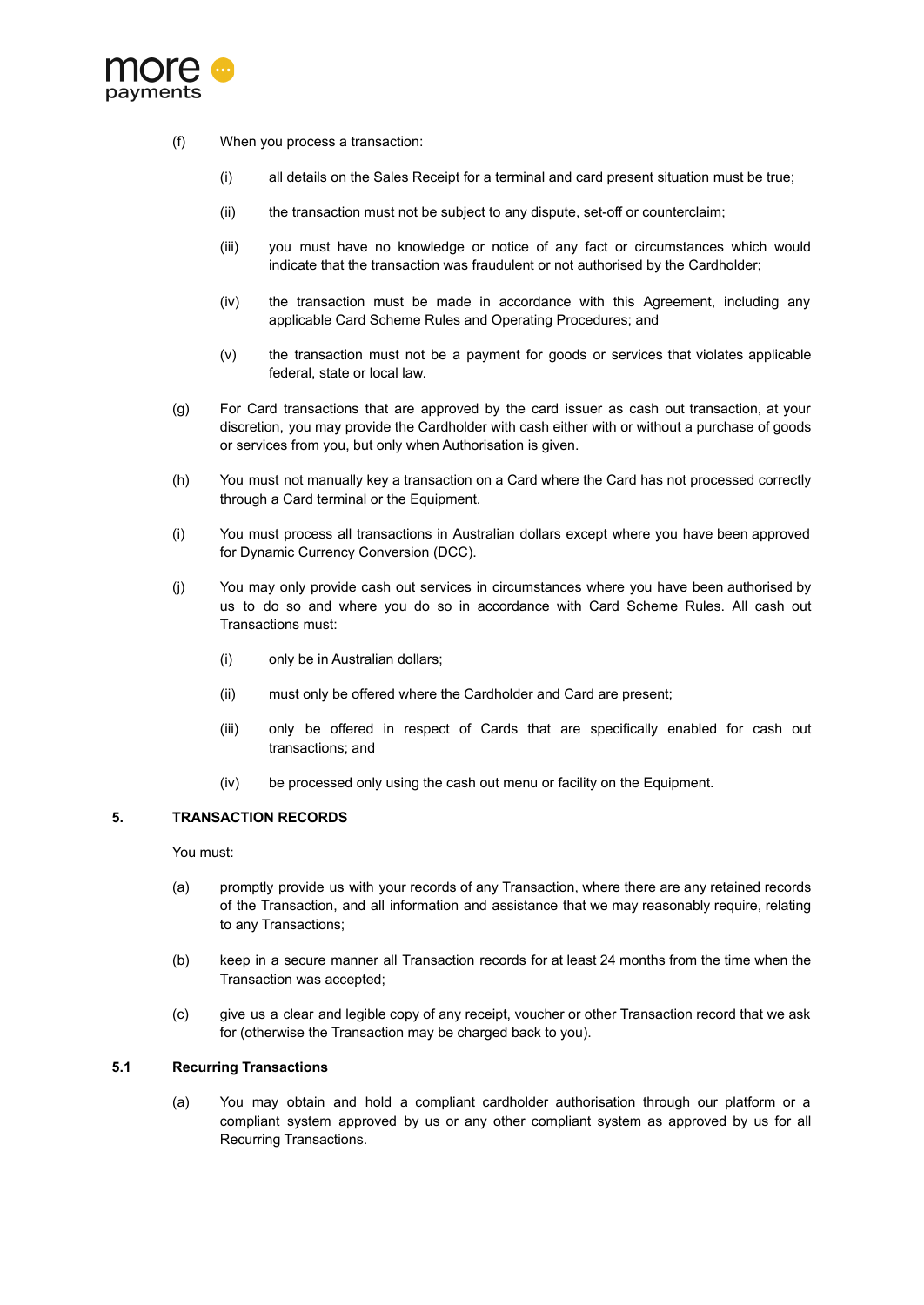

(b) You may only store Cardholder data in accordance with PCI DDS requirements.

## **5.2 Chargebacks**

- (a) If a Transaction is an Invalid Transaction as denoted in clause [5.2\(c\),](#page-4-0) or otherwise constitutes a valid Chargeback in accordance with this Agreement and any relevant Card Scheme Rules, we may in our sole discretion (without a request or demand from a Cardholder):
	- (i) refuse to accept the Transaction; or
	- (ii) if the Transaction has been processed, at any time within 180 days of the date of the Transaction, charge that Transaction back to you by debiting the Settlement Account or Fee Account or by otherwise exercising any right under this Agreement.
- (b) We may also refuse to accept or Chargeback any Transaction where:
	- (i) the Cardholder claims the Transaction is invalid or disputes liability for any reason;
	- (ii) you process a cancelled Recurring Transaction; or
	- (iii) the Cardholder asserts a claim for set off or counterclaim.
- <span id="page-4-0"></span>(c) A Transaction is an "**Invalid Transaction**" and may be subject to Chargeback if:
	- (i) the Card was not valid at the time of the Transaction (for example, the Card has expired, is not yet valid, or has been cancelled or revoked);
	- (ii) there is no signature on the Sales Receipt where required or the signature on the Sales Receipt is different to that on the Card;
	- (iii) the Cardholder did not participate in or authorise the Transaction;
	- (iv) you used replaced Supplied Equipment after being directed to discontinue such use;
	- (v) the Sales Receipt has been altered without the Cardholder's authority;
	- (vi) the Sales Receipt is incomplete or was not presented to us within the relevant timeframe;
	- (vii) it is subject to dispute, set-off or counterclaim;
	- (viii) it was processed to your own Card;
	- (ix) Authorisation for the Transaction was declined for any reason;
	- (x) it represents the refinance of an existing debt or the collection for a dishonoured cheque;
	- (xi) it represents a transfer of funds, and not the supply of goods or services, or is a Cash Related Transaction;
	- (xii) it is not entered into by you and the Cardholder or is not submitted by any authorised third party;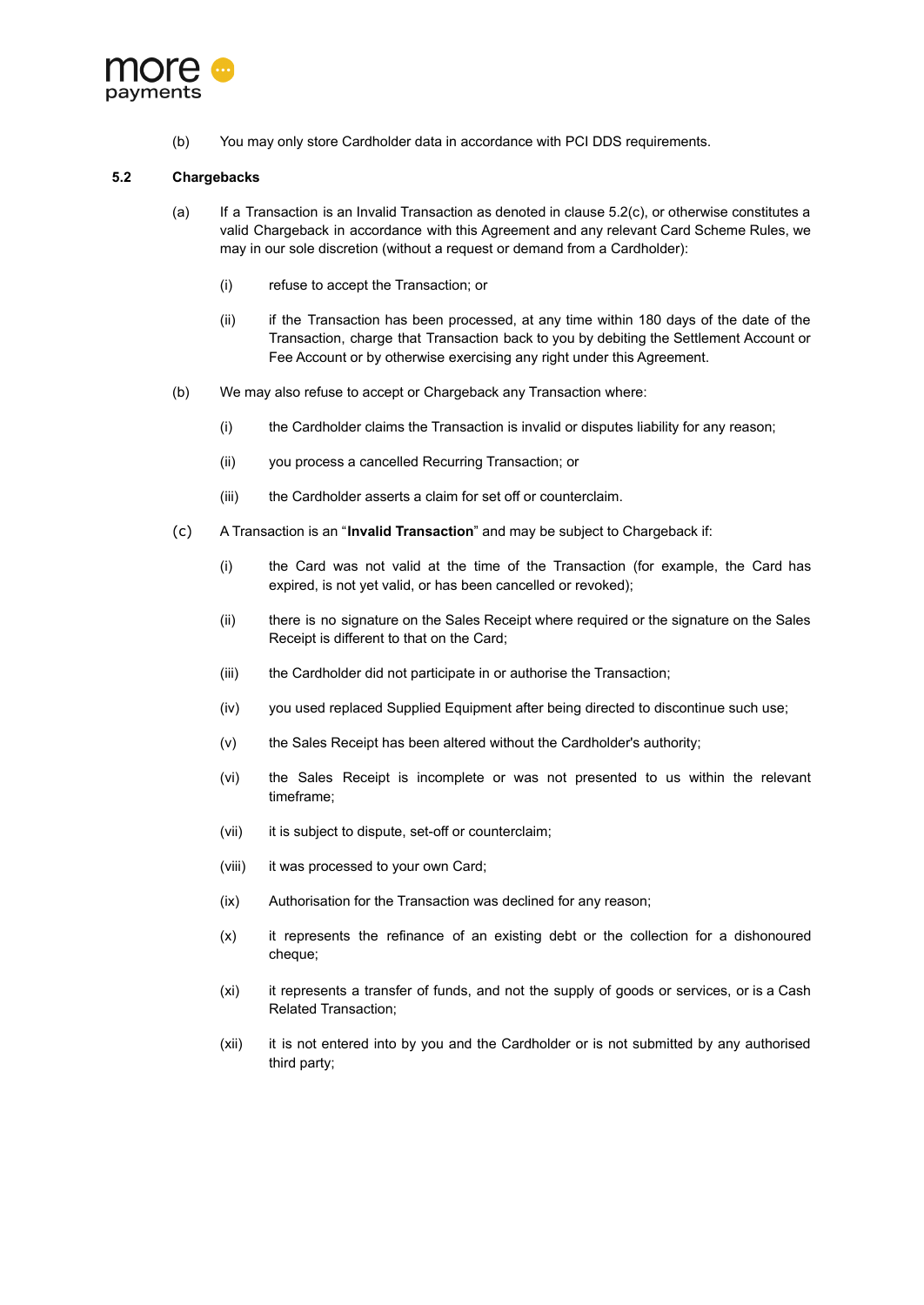

- (xiii) it is not processed in accordance with the Operating Procedures or any other term of this Agreement;
- (xiv) you issue a credit which does not have a previous offsetting sale; or
- (xv) it relates to or is in connection with, the sale of goods or services that are in contravention of the laws of Australia or are otherwise prohibited by us.
- (d) If we receive a payment from a Cardholder relating to an Invalid Transaction that has been subject to a Chargeback, we will credit the Settlement Account with an amount equal to that payment, less any amount we are entitled to withhold or set off under this Agreement.
- (e) Despite any contract, arrangement or understanding to the contrary, you acknowledge that a Cardholder is entitled to initiate a Chargeback of any Transaction where permitted in accordance with relevant Card Scheme Rules.

## **5.3 Anti-money laundering**

- (a) You acknowledge that a Transaction may be blocked or stopped and that a settlement may be delayed where we have reasonable grounds that it might in any way cause us to:
	- (i) breach any law or regulation of any place or jurisdiction;
	- (ii) deal in any way with any person (natural, corporate or governmental) that is sanctioned, or is connected in any way to any person that is sanctioned, under economic and trade sanctions imposed by the United Nations, the European Union or any country;
	- (iii) breach any sanction of any kind imposed by any country (including any sanction that supports a decision or resolution of the United Nations Security Council);
	- (iv) deal in any way with any person (natural, corporate or governmental) that has been listed or named by any government, or independent authority (such as the United Nations or the European Union), as a person who is in any way suspected of being involved (or potentially involved) in terrorism or in any activities connected with terrorism; or
	- (v) be involved (whether directly or indirectly) in any Transaction which involves the proceeds of unlawful conduct or which involves proceeds which might be applied for the purposes of unlawful conduct.

The circumstances listed above in (i) to (v) are each an "**unlawful act**".

- (b) You acknowledge and agree that we will not be liable for any loss suffered by you or your Personnel or related entities as a consequence of any action or inaction by us in accordance with paragraph 5.3(a).
- (c) You must provide all information to us which we reasonably require in order to:
	- (i) manage our AML/CTF and economic and trade sanctions risks;
	- (ii) comply with any laws, regulations, or other prohibitions that may be applicable to us with respect any Transaction, requested action or obligation applicable to us; and/or
	- (iii) to avoid involvement in any unlawful act.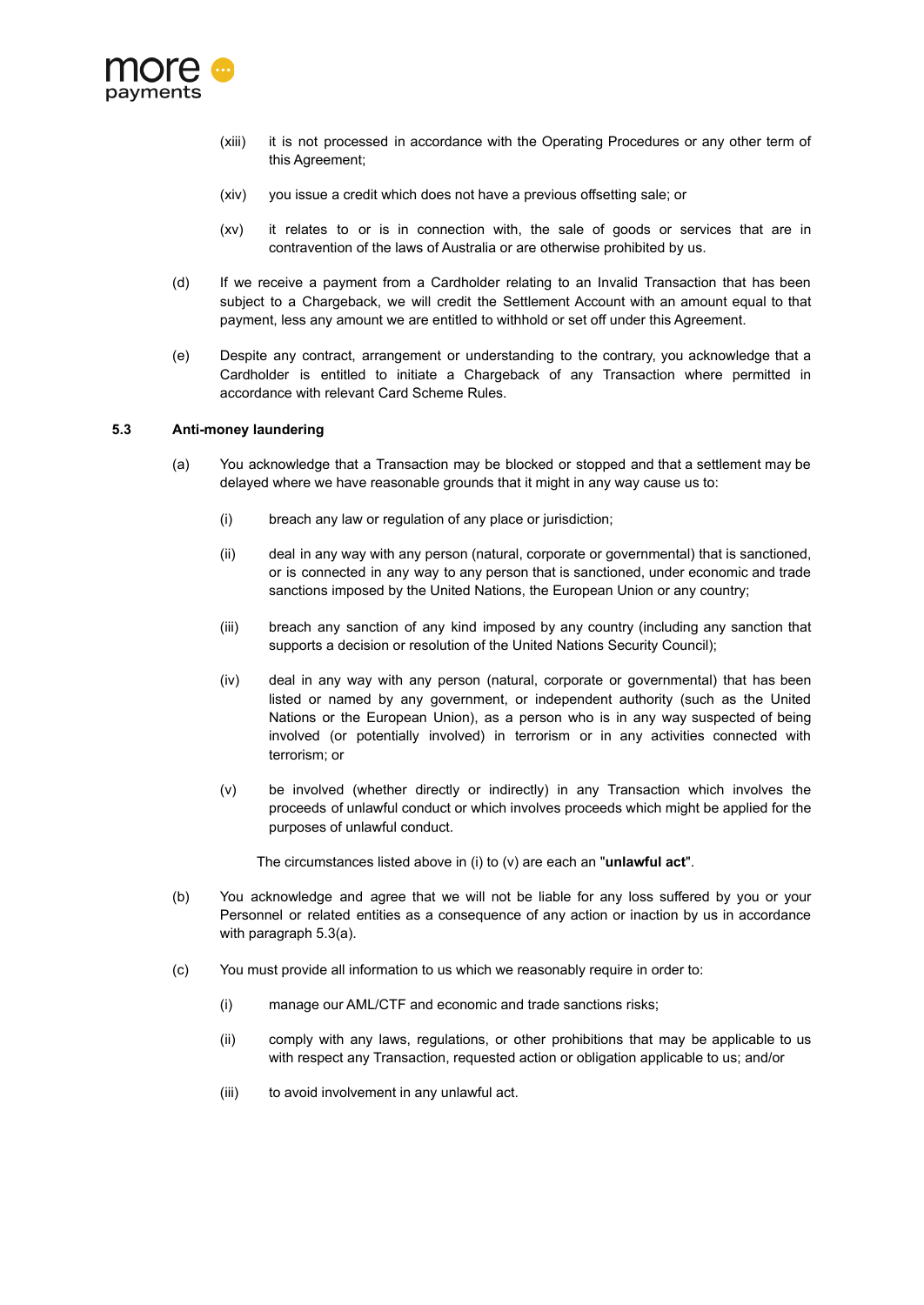

(d) You warrant and undertake to us that you will not request us to take any action or perform any obligation, in connection with this Agreement that might cause us to be involved in any unlawful act. Should you become aware that we might become involved in an unlawful act in connection with this Agreement, you must immediately tell us of the fact or circumstance that might cause us to be at risk of involvement in an unlawful act. Should you become aware that we have become involved in an unlawful act, as a result of your performance of any action or obligation in connection with this Agreement, you must immediately tell us of the facts or circumstances that has caused this to occur.

## **5.4 Surcharge**

- (a) It is your responsibility to read and understand the requirements of Standard No. 3 of 2016, or any successor to this Standard.
- (b) If you charge a fee for Transactions, you must:
	- (i) ensure the fee is valid under regulation and Card Scheme Rules and does not exceed the calculated average cost of acceptance as noted in your monthly merchant service statement;
	- (ii) clearly disclose the fee to a Cardholder before processing a Transaction either online or in person;
	- (iii) include any fee in the Transaction and not process it as a separate Transaction unless it relates to a cash out transaction; and
	- (iv) indemnify us for any fines or costs associated with your non-compliance with any regulation or Card Scheme Rules on surcharging.

#### **6. SETTLEMENT OF CARD TRANSACTIONS**

- (a) We will only acquire and settle Transactions for the Card types specified in your Application.
- <span id="page-6-0"></span>(b) You must keep one or more bank accounts (**Settlement Account**) at an Australian domiciled financial institution, into and from which we can initiate credits and debits in connection with this Agreement. The Settlement Account must be maintained in your full legal or trading name.
- (c) After presentation of a successful Transaction pursuant to the Operating Procedures, we will in accordance with our standard settlement process pay into your Settlement Account the value of all valid sales and cash out Transactions less any refunds, fees, Chargebacks, or other debits or monies paid into any Reserve Account. Where reasonably practicable, we shall endeavour to initiate a credit into your Settlement Account with the time frame specified in your Application (where that time frame has been accepted by us).
- (d) We will not be liable for any delays in receipt of funds or errors in debit and credit entries caused by third parties such as a Card Scheme, communication platforms and services, your financial institution or any failure in the Australian payment system (or any other payment system).
- (e) If you believe any adjustments should be made with respect to your Settlement Account(s), you must notify us within 45 days after any debit or credit is or should have been effected.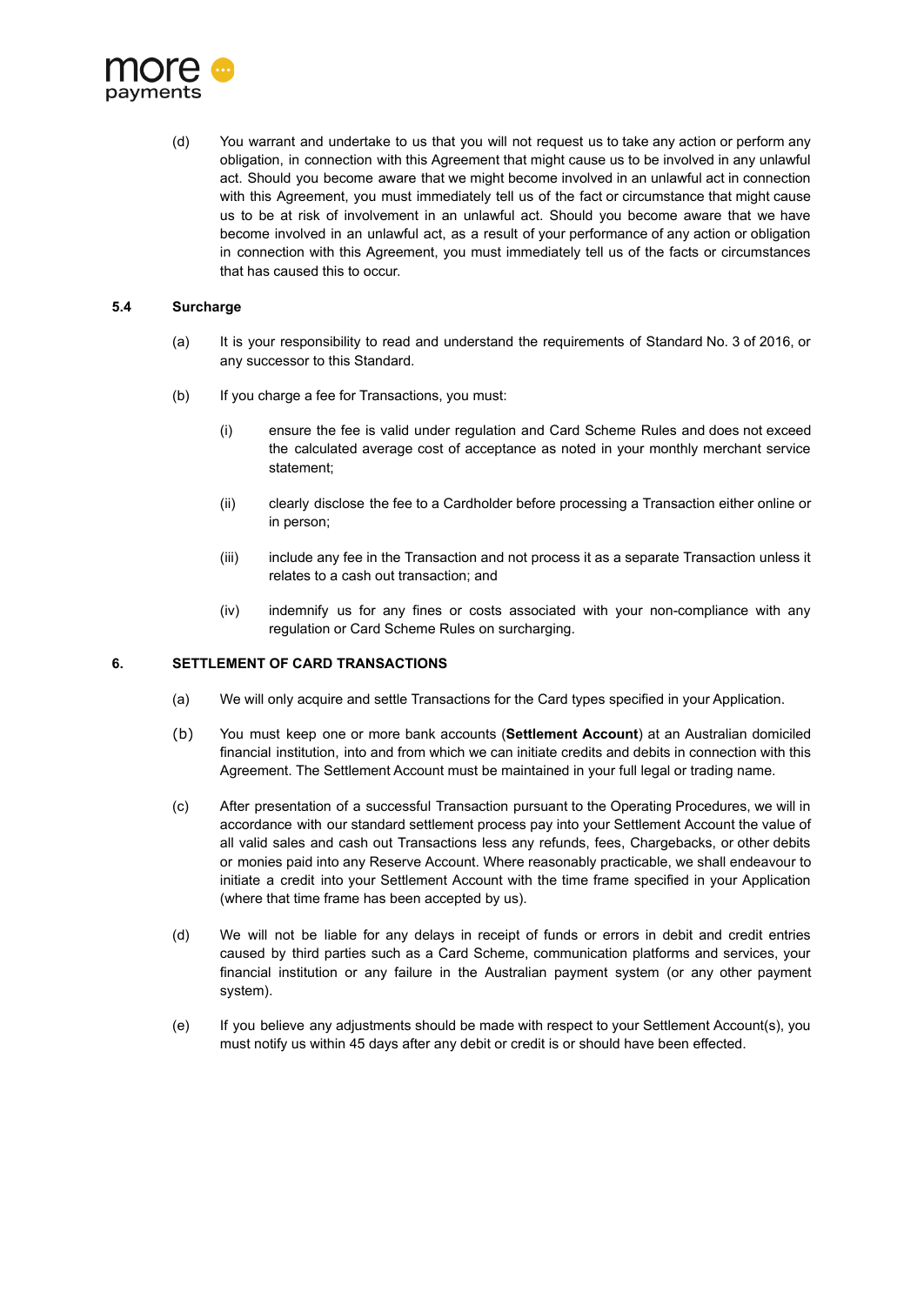

(f) You warrant that all information provided by you in relation to a Transaction is true and accurate and acknowledge that we will rely on that information, including Sales Receipts.

# **7. CHARGE CARDS**

- (a) You authorise us to share information provided by you in and with your Application with American Express, Diners Club, JCB, Discover and any other Charge Card Company for any agreed purpose, including providing and marketing services to you.
- (b) We may agree to program your terminal and card acceptance solution to accept Transactions by Cards issued by a Charge Card provider. You are responsible for advising us of any MID issued to you by the relevant Charge Card Company before any service can be initiated.
- (c) Our only obligation to you in relation to any Charge Card Transaction is to send the Transaction details to the relevant Charge Card Company or entity which issued the Card.
- (d) We make no representations and give no warranties whatsoever in relation to:
	- (i) the creditworthiness of the person presenting the Charge Card;
	- (ii) your arrangements with, or performance by, the Charge Card Company under your agreement with the Charge Card Company; and
	- (iii) the settlement of funds from Charge Card Transactions.

## **8. INFORMATION, PRIVACY, CONFIDENTIALITY**

#### **8.1 Cardholder information**

- (a) You acknowledge that Cardholder information related to a Transaction (including the names, addresses and Card account numbers of Cardholders) is Confidential Information and may constitute personal information under the Privacy Laws.
- (b) You will comply with all applicable Privacy Laws and the PCI DSS requirements This obligation survives termination of this Agreement.
- (c) If we require it, and where this is relevant to you, you must at our request validate your compliance with PCI DSS by providing us with an attestation of your PCI DSS compliance. You must complete such validation within 60 days of notification of our request to you.
- (d) You must only use Cardholder information and related data to process a Transaction.
- (e) You acknowledge that you do not own any Transaction Data you provide to us. During the term of this Agreement, you may only use, store, copy and disclose Transaction Data:
	- (i) as necessary for the purposes of assisting us and the relevant Card Scheme to complete the Transaction;
	- (ii) to support any loyalty program associated with the Card or Services;
	- (iii) to provide fraud control services; or
	- (iv) for purposes specifically required by law.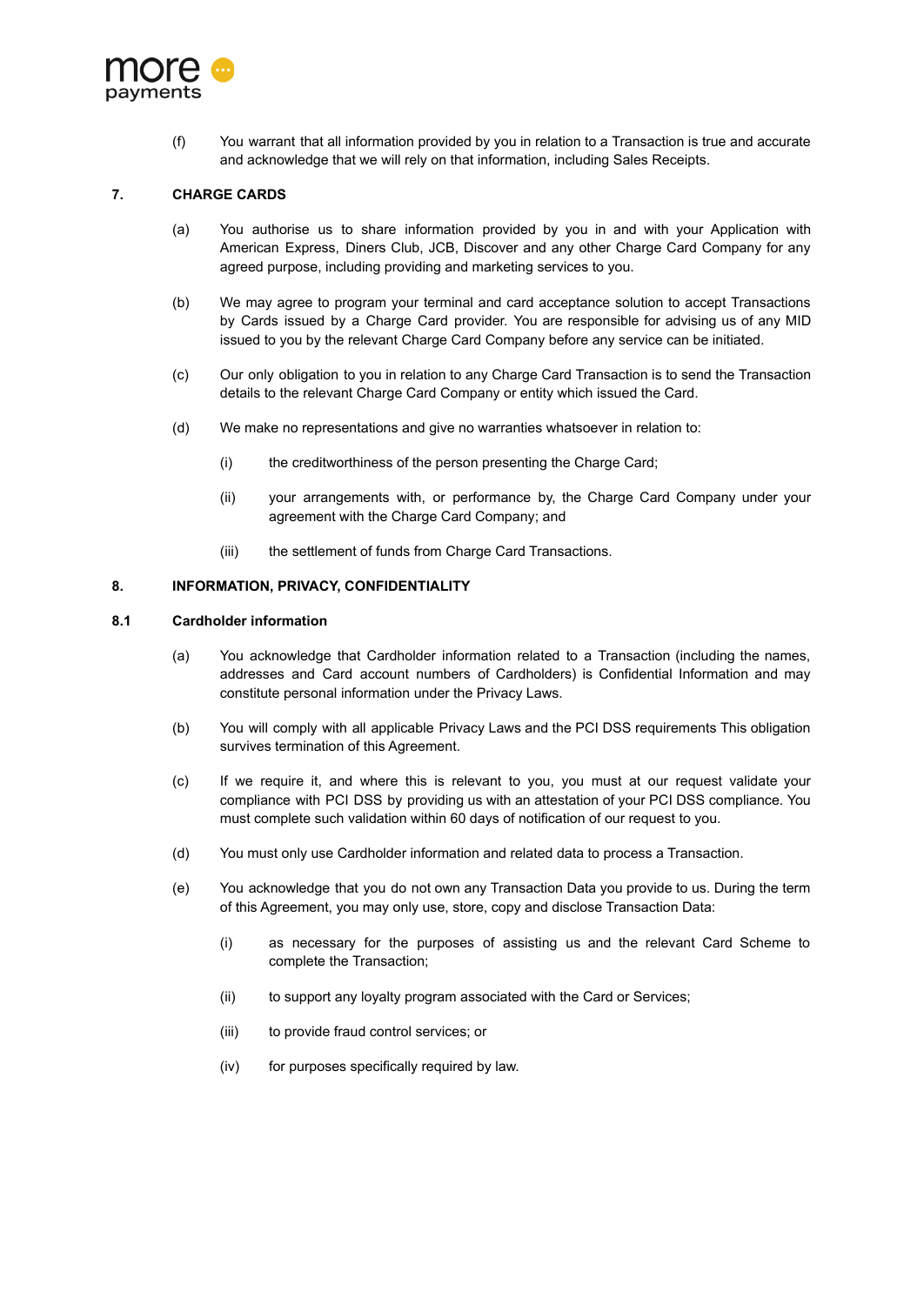

(f) If you use any third party to handle Transaction Data, you must ensure that third party handles that Transaction Data in compliance with laws and this provision of this Agreement.

## **8.2 Your information**

- (a) We will collect and use information about you during the course of your relationship with us. You must let us know when the information you have provided to us has changed.
- (b) You authorise and consent to us sharing your information with third parties for the purposes of enabling us and them to provide the service under this Agreement and in accordance with our privacy collection statement and privacy policy.

#### **8.3 Financial and other information**

- (a) Upon request, and where you are legally able or permitted to do so, you will provide us with quarterly financial statements (and/or annual audited financial statements where available), prepared in accordance with generally accepted accounting principles.
- (b) Upon request and after reasonable notice, you shall provide to us or our representatives reasonable access to your facilities for the purpose of our confirming your compliance with your obligations under this Agreement.
- (c) You must advise us immediately of any change in circumstances affecting your business including:
	- (i) any Insolvency Event;
	- (ii) a Change in Control (where you are not a publicly listed company); or
	- (iii) a material change in the nature of the goods and services you are selling, a change in your business name, or a change to the broader scope, nature or type of business activity, business address, or legal status.
- (d) We are entitled to request from you such further information as we consider may be necessary to meet any of our AML/CTF obligations and where legally obliged to do so, we may disclose such information to law enforcement and other government agencies.

#### **8.4 Confidential Information**

- (a) You agree to keep all of the Confidential Information, including the terms of this Agreement, confidential.
- (b) You will not breach clause 8.4(a) if you disclose any of the Confidential Information:
	- (i) for the purposes of taking legal or accountancy advice;
	- (ii) as required by law;
	- (iii) to the extent necessary to enforce the terms of the Agreement;
	- (iv) as necessary to comply with your legal and financial obligations; or
	- (v) as otherwise permitted by this Agreement.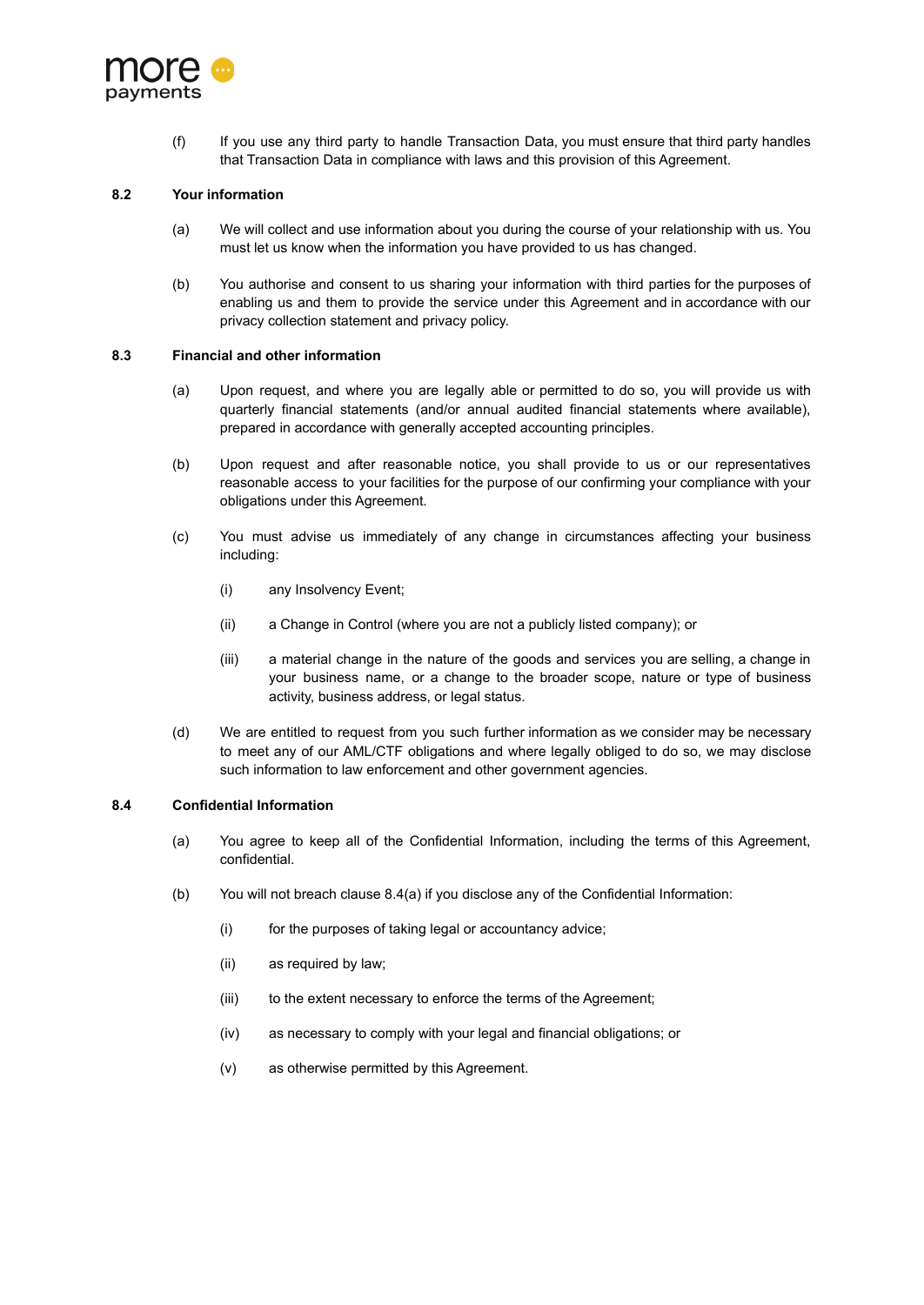

#### **8.5 Records**

You must retain in your possession (while complying with all security requirements) your books of account and records, including all Transaction information, vouchers and invoices and other information as required under this Agreement for a period not less that than that required under any and tax legislation applicable to your retention of records. You must provide us with access to these records in a timely manner following a request by us.

## **9. FEES**

#### <span id="page-9-0"></span>**9.1 Fees**

- (a) You must pay us the fees for the Services as set out in your Application, as well as any additional fees or other pricing set out in this Agreement (together the **Fees**).
- (b) Where we have not agreed to a net settlement arrangement, we will invoice you in arrears for the Services provided. You must pay each invoice within 7 days of the date of the invoice.
- (c) Where we have agreed to a net settlement arrangement, we may net settle funds to your Settlement Account periodically less any Fees and set offs incurred.
- (d) You must keep a bank account (**Fees Account**) (which may or may not be the same as your Settlement Account) at an Australian domiciled financial institution, from which we may deduct and collect Fees.
- (e) If you do not nominate in your Application a Fees Account, the Settlement Account will be deemed the Fees Account and you authorise us to collect fees from the Settlement Account.
- (f) You must provide upon our request at any time a direct debit request authority to enable us to debit your Fees Account with the Fees and set offs for the Services.
- (g) You agree to reimburse us for the amount of any charges we incur as a result of any debit to the Fees Account being rejected.

#### **9.2 Fee adjustment**

- (a) Our Fees may be varied or adjusted by us upon 30 days' notice to you:
	- (i) If, over a period of at least 60 days, the actual volume or average Transaction size differs by more than 20% (higher or lower) from what we had reasonably expected when accepting your Application or from what was otherwise represented by you in your Application;
	- (ii) there is a material change in the type of card interchange type presented;
	- (iii) if you significantly change the nature of the goods and services you are selling, or materially change the broader scope, nature or type of business activity you conduct, in a manner that we reasonably consider will increase our risk of providing our services to you;
	- (iv) to account for any additional services or the provision for further Equipment; or
	- (v) to reflect any increases in associated costs (or any new associated costs) by Card Schemes, government or regulatory bodies (such as in the case of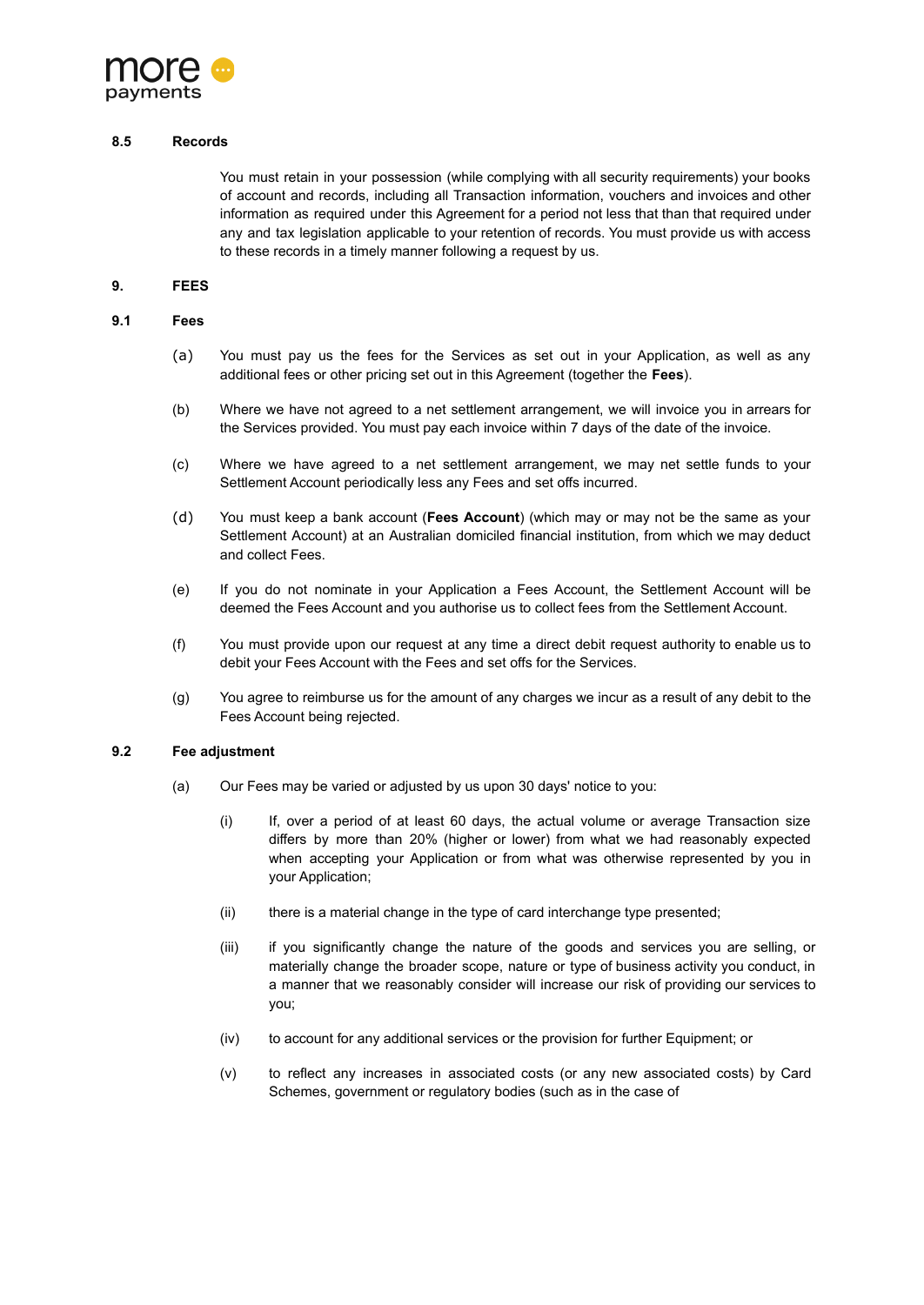

interchange, assessments, taxes and other fees), or to pass through increases charged by third parties for online communications and similar items.

- (b) We may also increase the Fees for any other reason by notifying you in writing 30 days prior to the effective date of any such change.
- (c) We may charge additional fees for responding to specific requests from you for assistance such as providing extra statements, investigations of account activity requested by you, fees associated with dishonoured payments and fulfilling privacy requests. These additional fees may be charged on a time and materials basis or based on the cost of fulfilling such requests averaged across all merchants and represent additional work required to manage your account with us in respect of these requests, which are not part of the Services provided under this Agreement.
- (d) You acknowledge and agree that your continued use of our Services after the expiration of 30 days of notification of a change of the kind referred to in paragraph (a) or (b) of this clause 9.2 will be deemed as your acceptance of the increased fees for Services or modification of the terms, throughout the remaining term of this Agreement.

# **9.3 Referrals**

You acknowledge that we may pay amounts to other third parties for referring you to us.

## <span id="page-10-0"></span>**9.4 GST**

- (a) In this clause [9.4](#page-10-0), words and expressions which have a defined meaning in the *A New Tax System (Goods and Services Tax) Act 1999* (Cth) (**GST Act**) have the same meaning as in the GST Act.
- (b) Unless otherwise expressly stated, all consideration to be provided under this Agreement is expressed exclusive of GST. Where any charges are expressed to be inclusive of GST and the applicable GST rate changes, the charges will automatically be adjusted accordingly.
- (c) If GST is payable by either of us on any supply made under this Agreement, that party will, upon receiving a tax invoice from the other party, pay to the that other party an amount equal to the GST payable on the supply.
- (d) This amount will be paid in addition to, and at the same time, as the consideration for the supply is to be provided.
- (e) You agree that either of us, as a recipient of supplies under this Agreement, including but not limited to the case of refunds and other adjustments, may issue recipient- created tax invoices and submit those invoices to the other. Those invoices will detail the GST applicable to the supply.

#### **10. MERCHANT TRANSACTION LIABILITY AND INDEMNITIES**

#### <span id="page-10-1"></span>**10.1 Indemnity by you**

- (a) You must indemnify and keep us indemnified against and must pay us on demand against all claims, actions, liability, suits, loses, expenses, costs (including legal costs and disbursements) and damages we may incur or suffer arising out of or in connection with:
	- (i) a Transaction between you and any Cardholder;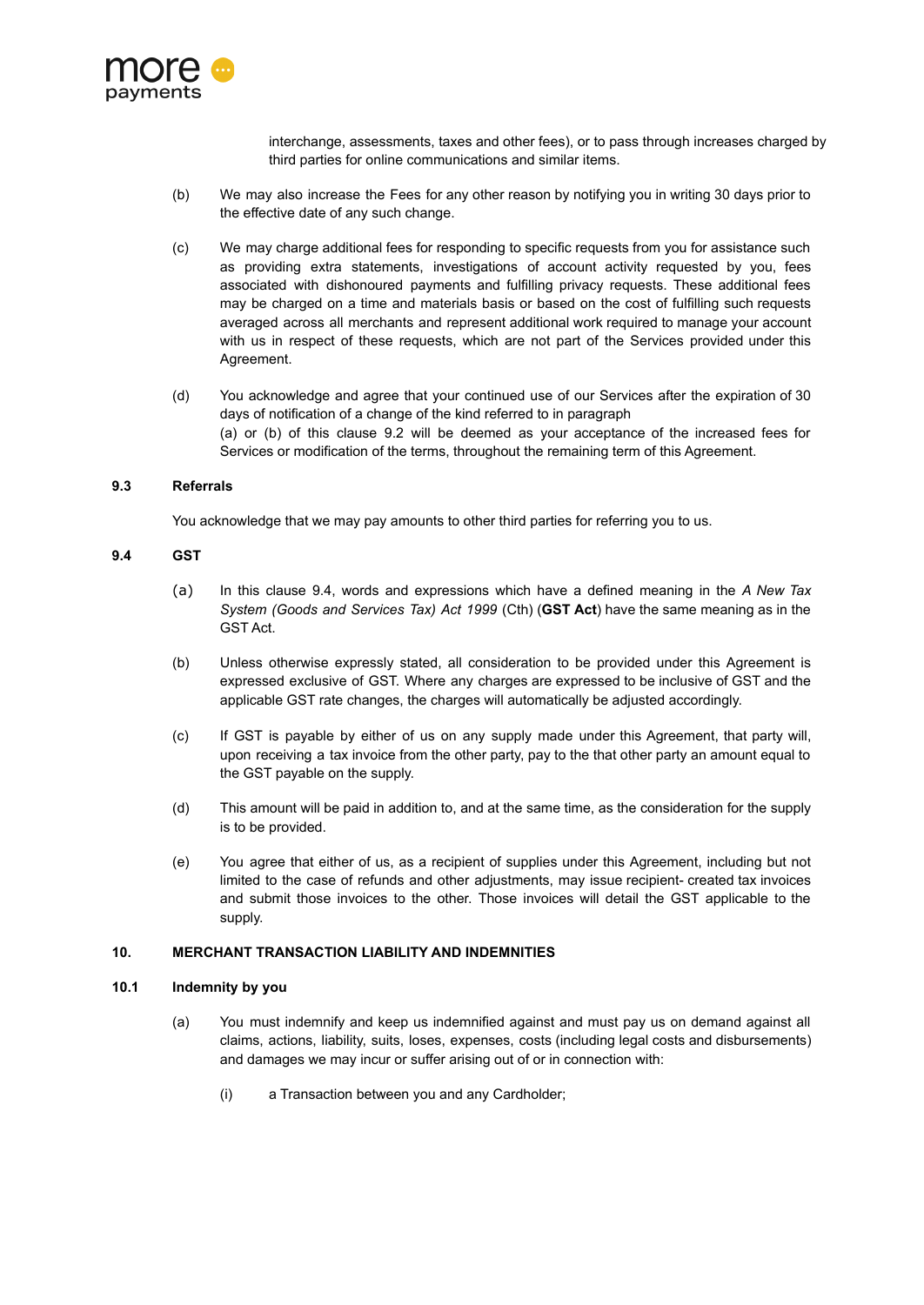

- (ii) all Chargebacks including any foreign exchange difference between the value of an original Transaction and the amount of the Chargeback for a Transaction;
- (iii) any Invalid Transaction;
- (iv) any damage or loss to the Equipment;
- (v) you or any of your Personnel processing a Transaction with incorrect Transaction information;
- (vi) any error, negligence, wilful misconduct or fraud by you or your Personnel;
- (vii) any dispute over goods or services between you and a Cardholder;
- (viii) any warranty or representation whatsoever by any person in relation to any goods or services supplied by you;
- (ix) your failure to comply with any of your obligations under this Agreement;
- (x) any enforcement expenses we incur to enforce this Agreement, including any amount reasonably incurred by our use of our staff and facilities, in the event of a breach of the Agreement by you; and
- (xi) fines, fees or penalties (including but not limited to Card Scheme fines) that we are required to pay as a direct or indirect result of your failure to observe any of the procedures, requirements or obligations under this Agreement,

however, you are not required to indemnify us against any claims, actions, liability, suits, loses, expenses, costs and damages we may incur or suffer which are the sole the result of the fraud, wilful default or gross negligence of us, or our employees, contractors or agents. We will also take reasonable steps to mitigate any costs, damages, losses or liabilities which are the subject of your indemnity under this clause.

# **10.2 Indemnity by us**

- (a) We must indemnify and keep you indemnified against and must pay you on demand against all claims, actions, liability, suits, loses, expenses, costs (including legal costs and disbursements) and damages you may incur or suffer arising out of or in connection with:
	- (i) any damage or loss to the Equipment caused by us or our Personnel;
	- (ii) any error, negligence, wilful misconduct or fraud by us or our Personnel;
	- (iii) any failure by us to comply with any of our obligations under this Agreement;
	- (iv) any enforcement expenses you incur to enforce this Agreement, including any amount reasonably incurred by your use of your staff and facilities, in the event of a breach of the Agreement by us; and
	- (v) fines, fees or penalties that you are required to pay as a direct or indirect result of our failure to observe any of the procedures, requirements or obligations under this Agreement,

however, we are not required to indemnify you against any claims, actions, liability, suits, loses, expenses, costs and damages you may incur or suffer which are the sole the result of the fraud, wilful default or gross negligence of you, or your employees,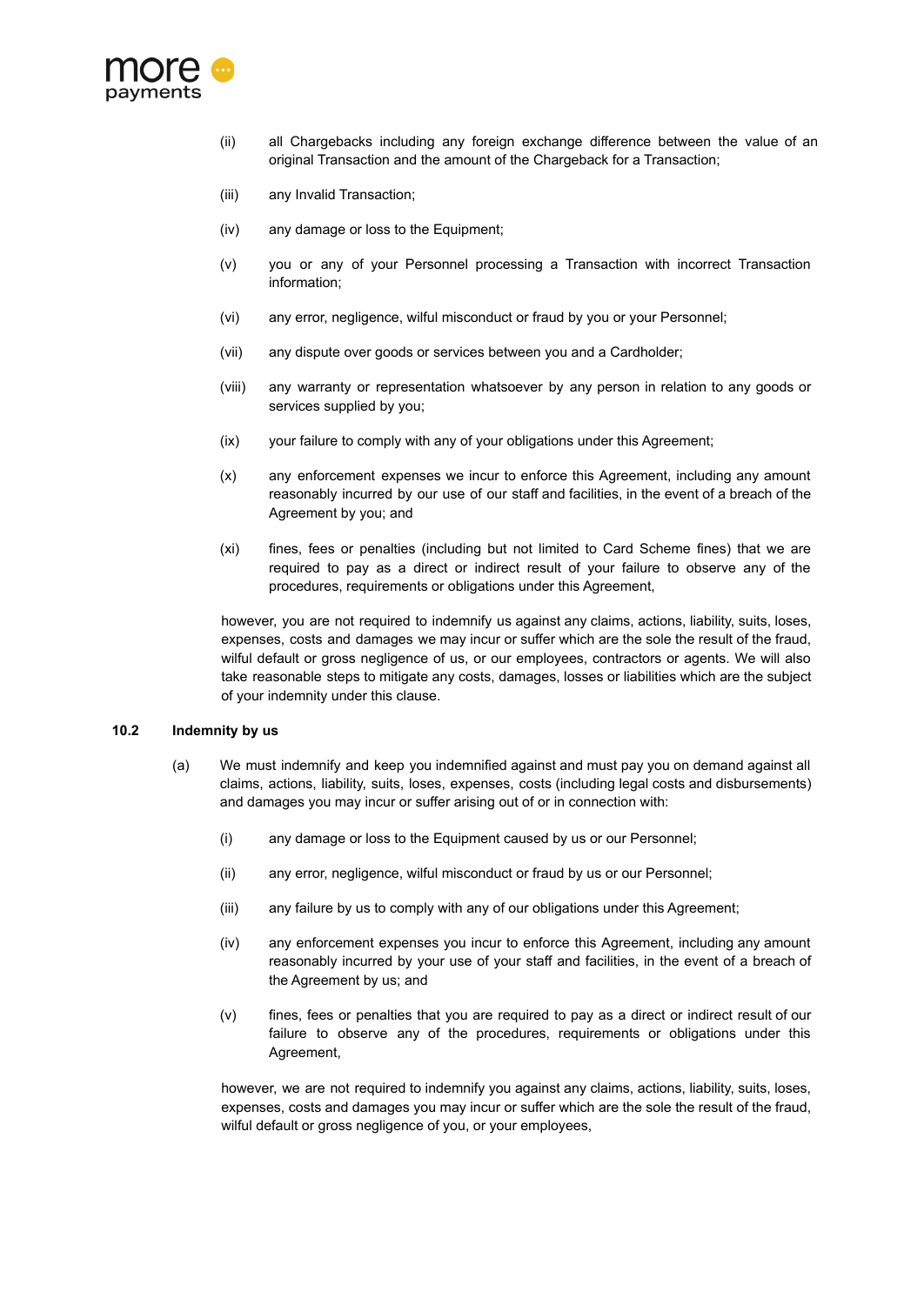

contractors or agents. You will also take reasonable steps to mitigate any costs, damages, losses or liabilities which are the subject to our indemnity under this clause.

## **10.3 Debits and set off**

We may exercise our rights under any security we hold from you or in relation to your indebtedness under or in connection with this Agreement. We may, on notice to you, recover any amount you owe us including by setting off that amount against an amount owed to you or held for you, including (without limitation) by:

- (a) debiting your Settlement Account;
- (b) debiting your Fee Account;
- (c) debiting a Reserve Account established under clause [10.5](#page-12-0);
- (d) deducting and setting off amounts from settlement funds due to you; or
- (e) invoicing you separately for any of the following amounts:
	- (i) funds credited to your account in error;
	- (ii) Invalid Transactions (including Chargebacks and our related losses);
	- (iii) Fees;
	- (iv) fees and fines imposed on us by any Card Schemes resulting from exchanges or your Chargebacks or your acts or omissions;
	- (v) government charges payable by us and arising in relation to the operation of this Agreement; and
	- (vi) any other amounts then due from you to us, relating to professional services provided or otherwise arising out of or related to this Agreement.
- (f) We may also charge interest at the applicable RBA cash rate plus 3% on amounts outstanding where there were insufficient funds in your account to satisfy the above amounts.

#### <span id="page-12-1"></span>**10.4 Security**

We may from time to time request security from you or a quarantor to secure performance of your obligations under this Agreement. You agree to do all things necessary to put in place enforceable security as requested by us.

#### <span id="page-12-0"></span>**10.5 Reserve Account**

- (a) You authorise us to establish an account in our name with an Australian authorised deposit-taking institution on the terms set out in this clause [10.5](#page-12-0) (**Reserve Account**).
- (b) We may, in our absolute discretion, require by notice to you, that the whole or a portion of the value of any Transactions payable to you be deposited into the Reserve Account.
- (c) You irrevocably direct us to pay such funds into the Reserve Account upon receipt of a request from us. We will provide you with a record of any such funds deposited.
- (d) You acknowledge that our obligation under this Agreement to settle Card Transactions will be fully discharged upon the crediting of the Transaction proceeds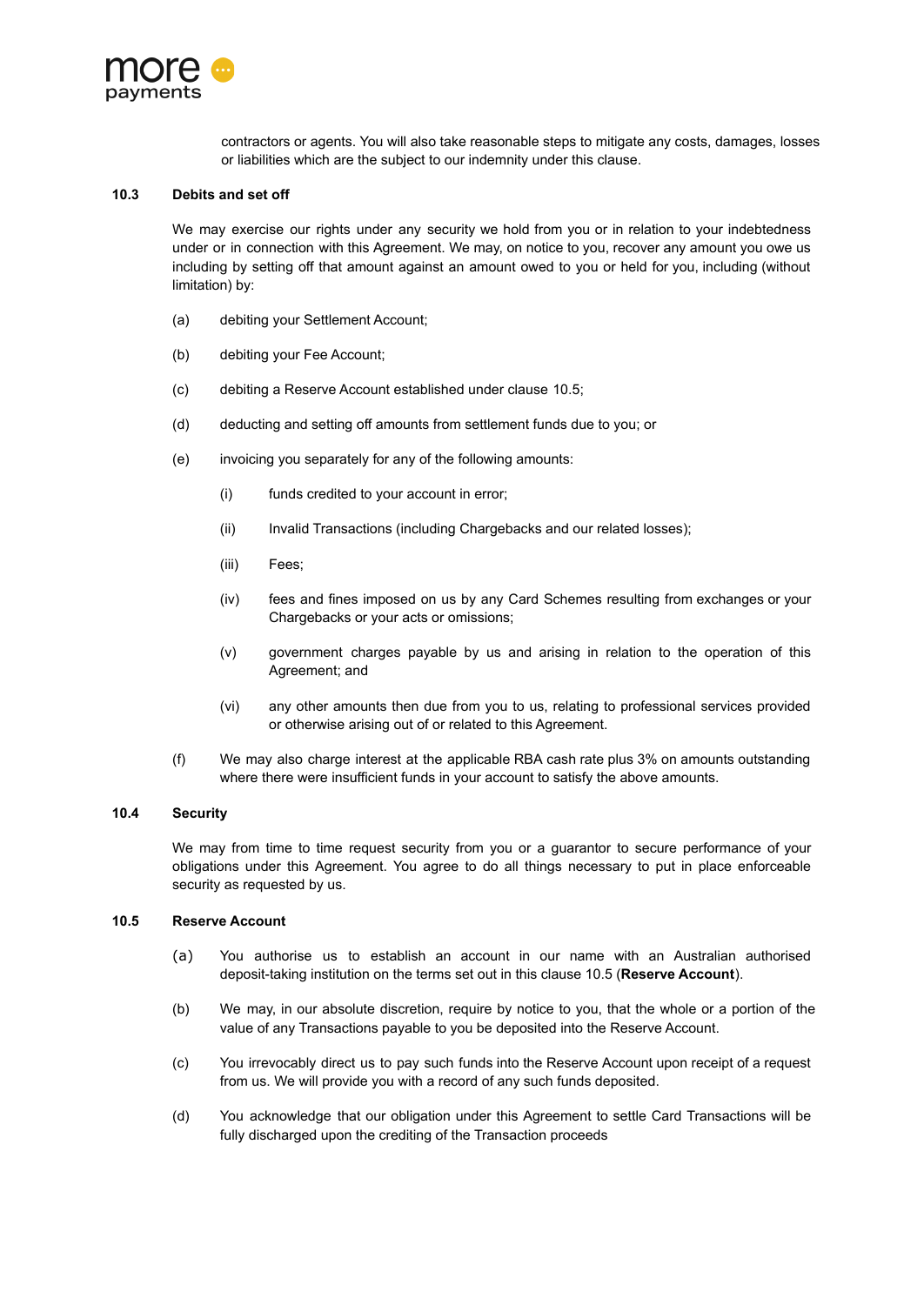

to either the Settlement Account or the Reserve Account and that any contribution to the Reserve Account is a separate Transaction between you and us.

- (e) Any funds paid into the Reserve Account in accordance with paragraph (c) represent a debt owing by us to you and is not held by us on trust for you.
- (f) You authorise us to set-off all or part of the monies held in the Reserve Account against any obligations you have to us under this Agreement including, without limitation, any obligation under clause [10.1](#page-10-1) and notwithstanding that this Agreement may have terminated.
- (g) We will be entitled to any interest earned on monies held in the Reserve Account.
- (h) We may, in our absolute discretion, repay to you all or part of any money held in the Reserve Account. Such repayment is not a waiver of our right to require further deposits by you into the Reserve Account.
- (i) Within the greater of 180 days from the time of our making a deposit in the Reserve Account, or such longer period of time as is consistent with our liability for Transactions in accordance with the Card Scheme Rules, we will repay to you the amount of that deposit from the Reserve Account, subject to any applicable set off rights we may have.

## **11. TERM AND TERMINATION**

## **11.1 Commencement**

This Agreement arises upon us advising you in writing that we have approved your Application and accepted your offer to enter into this Agreement.

- (a) Your rights under this Agreement first commence:
	- (i) upon you taking delivery of any Equipment enabling the processing of Transactions; or
	- (ii) upon our issuance to you of a MID.

#### **11.2 Term**

- (a) This Agreement continues for the Initial Term as set out in the Application (unless terminated earlier in accordance with this Agreement).
- (b) After the Initial Term, this Agreement will continue for successive periods of 24 months unless you or we give at least three months' written notice prior to the expiration of any applicable term.

# <span id="page-13-0"></span>**11.3 Termination by us**

We may terminate this Agreement at any time in the following circumstances:

- (a) where there are irregular, invalid or illegal Card sales by you, excessive Chargebacks or any other circumstances which, in our reasonable opinion, may materially increase our exposure to financial or security risk;
- (b) where we are notified that you or your directors appear in Visa's National Merchant Alert Service (NMAS), MasterCard's Member Alert to Control High Risk (MATCH) list or any domestic or international sanctions list;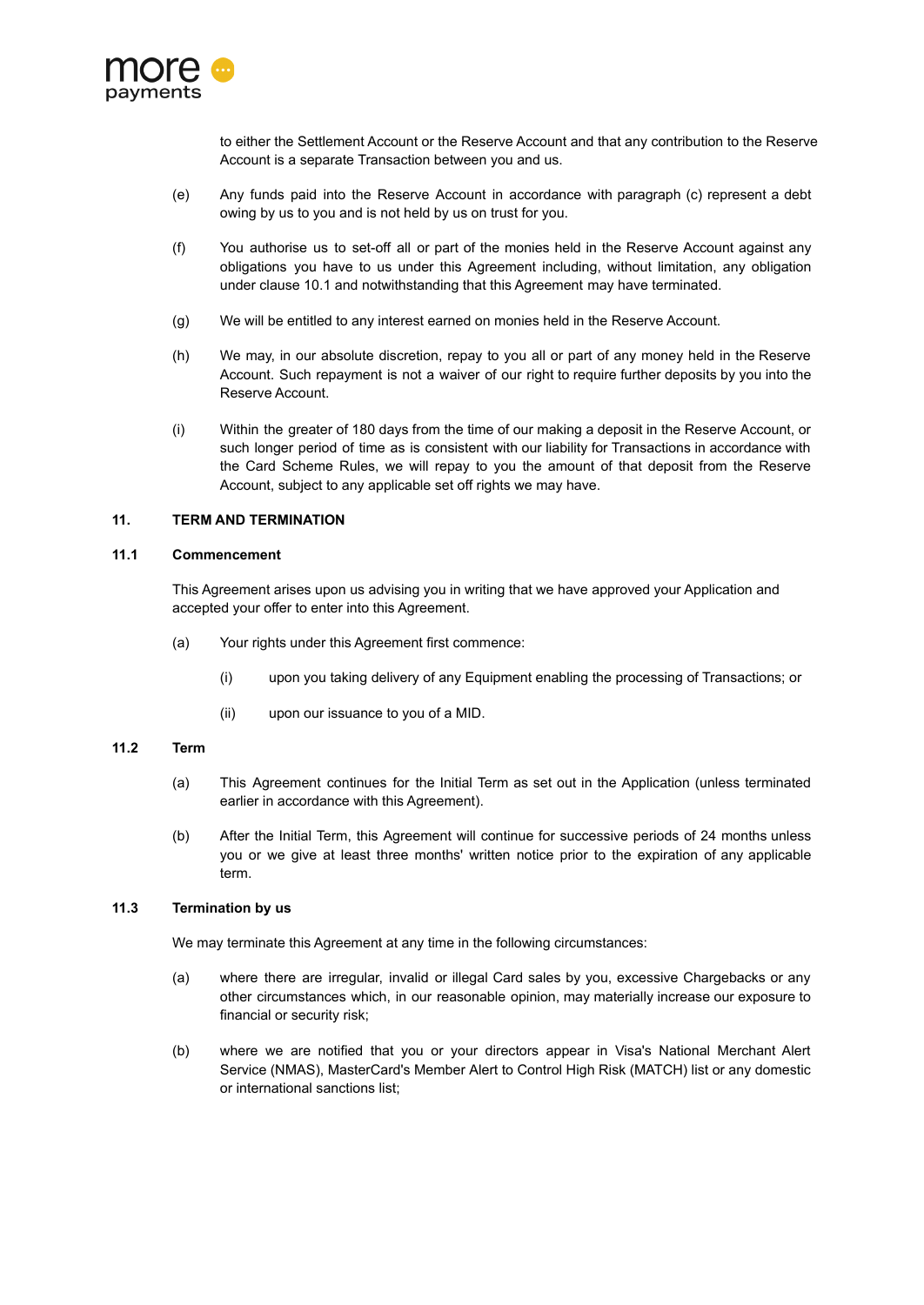

- (c) where any material change occurs in your business operation, financial condition and outlook, nature of goods and services provided, or the manner in which they are provided (including time of delivery), without notifying us and receiving our consent (which will not be unreasonably withheld) and where, in our reasonable opinion, that change may materially increase our exposure to financial or security risk;
- (d) where your independent certified accountants refuse to deliver an unqualified opinion with respect to your annual financial statements and your consolidated subsidiaries (if applicable);
- (e) where you suffer an Insolvency Event;
- (f) where you purport to assign this Agreement or you are subject to a Change in Control without our consent, which will not be unreasonably withheld;
- (g) where any of the information provided in your Application or your representations or warranties in this Agreement are incorrect, false or misleading in a material respect when made or deemed to be made;
- (h) where you breach any material term of this Agreement and the breach is not capable of remedy;
- (i) where you breach any material term of this Agreement and, where the breach is capable of remedy, you do not rectify the breach with 5 Business Days' notice of the breach;
- (j) where we have reasonable grounds to suspect you have fraudulently processed Transactions or allowed fraudulent Transactions to be processed using the Services; or
- (k) where you are not compliant with PCI DSS regulations.

## <span id="page-14-0"></span>**11.4 Termination by you**

- (a) You may terminate this Agreement on 90 days' written notice.
- (b) You may terminate this Agreement immediately:
	- (i) if we suffer an Insolvency Event;
	- (ii) if we commit a material breach of this Agreement and fail to rectify that breach within 5 Business Days' notice from you of the occurrence of that breach.
- (c) You may terminate this Agreement if we notify you of an increase in the Fees, or of a modification in the terms of this Agreement, which will materially increases your costs under this Agreement or your obligations to us or will materially diminish your rights, and where you provide notice of termination within 30 days of the date of our notice to you.
- (d) You acknowledge and agree that you will be deemed to have terminated this Agreement if you have not processed any Transactions in at least 180 days.
- (e) You agree that if you terminate this Agreement before the end of the term, other than under paragraph [11.4](#page-14-0)(b) or (c), you will pay the Early Termination Fee per year or part year remaining of the then applicable term for each of your MIDs. You acknowledge that the Early Termination Fee has been set as a genuine pre-estimate of the loss which we will suffer as a result of you terminating this Agreement early and is intended to do no more than compensate us for the loss we will suffer as a result of the early termination. The Early Termination Fee is an amount equal to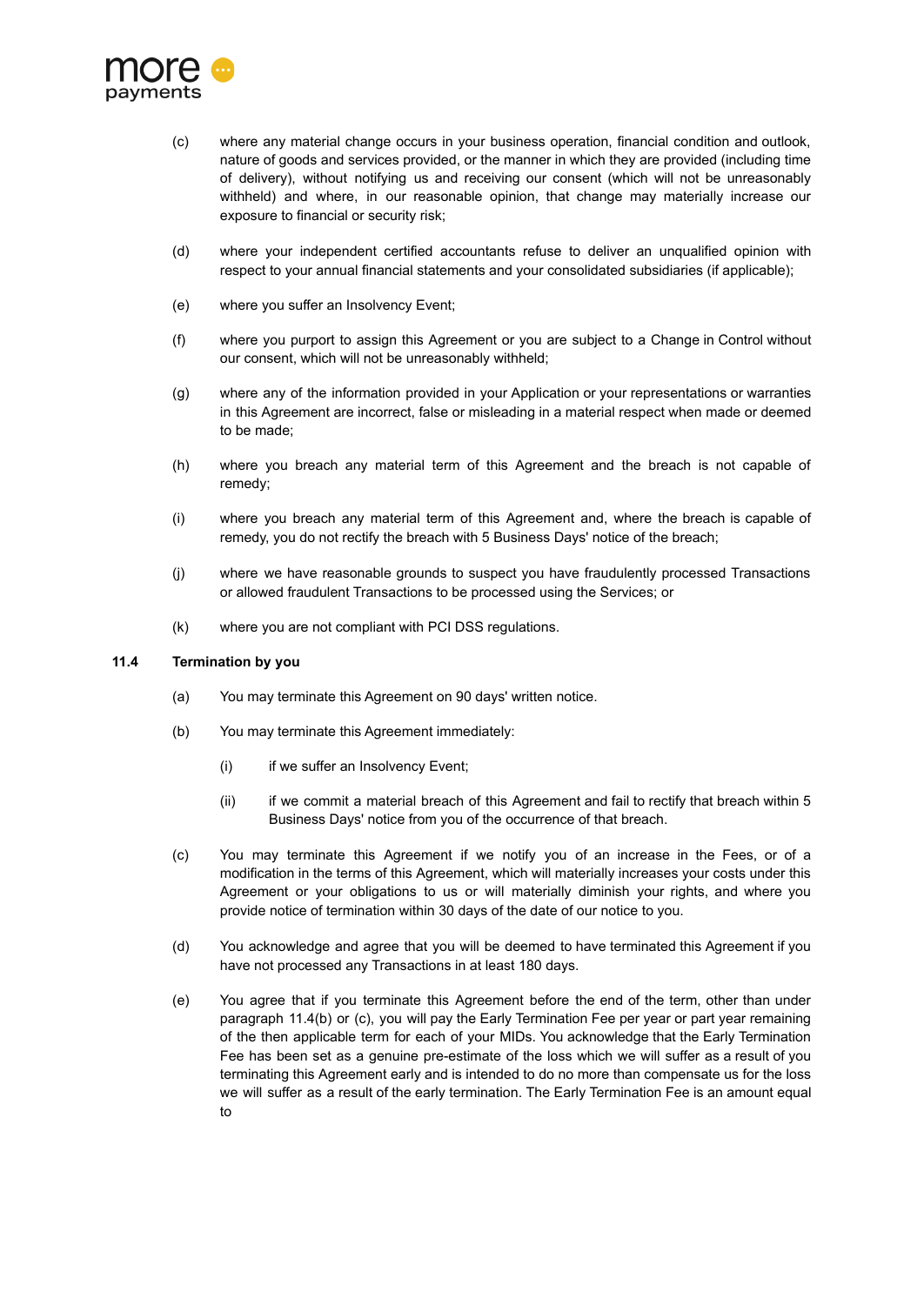

80% of the average monthly fees payable to us by you during the 12-month period preceding the termination, or, if less than 12 months have elapsed, the average monthly fees, multiplied by the number of months (including partial months) remaining in the term.

## **11.5 Termination by Card Schemes**

You acknowledge that the Card Schemes may, under Card Scheme Rules, reserve the right to direct amendment or termination of this Agreement.

### **11.6 Consequences of termination or expiry**

If this Agreement ends:

- (a) all amounts payable under this Agreement become immediately due and payable in full on demand;
- (b) you must not process any further Transactions through us, and we have no further obligations to accept Transactions from you after the termination date;
- (c) any rights and obligations of either of us which arose before the termination date will continue after termination, including:
	- (i) your obligations to pay or reimburse us for any obligations associated with Transactions you have submitted to us; and
	- (ii) your responsibility for all Chargebacks, Fees, refunds and adjustments resulting from Transactions processed under this Agreement and all other amounts then due or which thereafter may become due under this Agreement.
- (d) we may advise the Card Schemes about your details and the reason we terminated this Agreement.
- (e) you must promptly deliver all Supplied Equipment (including all attachments and parts) to us at your cost in the same operating order, repair, condition and appearance that the Supplied Equipment had at the time of its delivery to you (reasonable wear and tear excepted).

# **11.7 Return of supplied equipment**

- (a) In order to return Supplied Equipment, you must:
	- (i) call or email our customer service department for the address of the location to send the Equipment;
	- (ii) include the following information within the shipping box:
		- Company name, trading name, complete address and phone number.
		- Name of person to contact if there are any questions.
		- Your merchant account number (as allocated by us); and
	- (iii) maintain proof of delivery documents for your records, and the serial number from the bottom of the terminal.
- (b) For each item of Supplied Equipment that you fail to return to us in accordance with the above terms, you must pay us the Lost Supplied Equipment Fee set out in the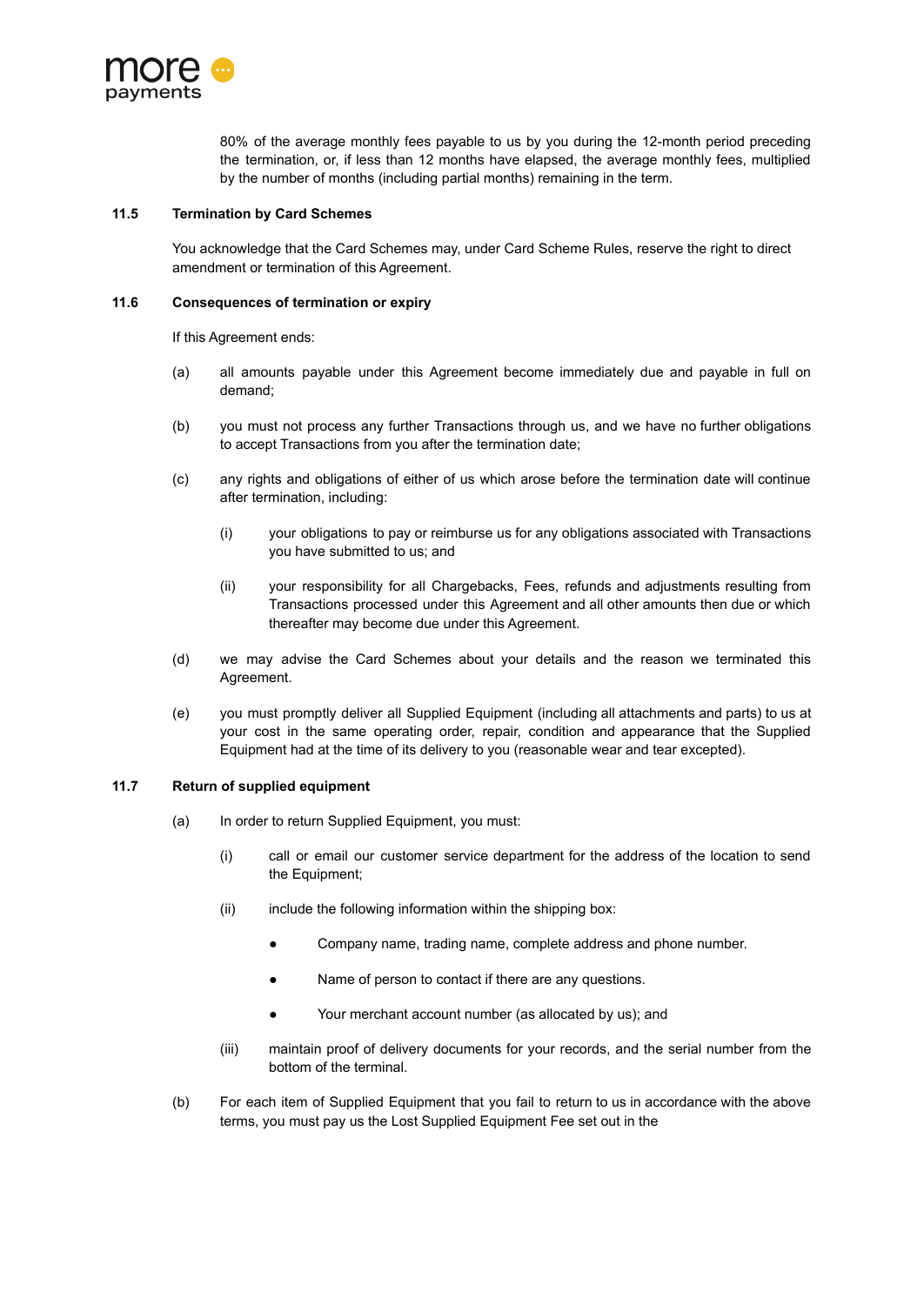

Application. Alternatively, we may retrieve the Equipment from you and you authorise us to access your premises for that purpose.

### <span id="page-16-0"></span>**11.8 Suspension of merchant services**

- (a) We have the right to suspend the provision of merchant services under this Agreement, immediately on notice, if any of the events listed in clause [11.3](#page-13-0) occurs.
- (b) When exercising this right, we are not required to tell you when the suspension will end, but will tell you the reason for the suspension by reference to an event listed in clause [11.3](#page-13-0).
- (c) Where we suspend the provision of merchant services:
	- (i) you must not accept any Cards as payments for goods of services or for a cash out Transaction and may only use a Card for a refund transaction; and
	- (ii) we are not obliged to accept any Transactions processed by you after giving notification of the suspension.
- (d) The fact of any suspension occurring under this clause [11.8](#page-16-0) does not affect our other rights under this Agreement, including our rights to terminate this Agreement under clause [12](#page-16-1).

#### <span id="page-16-1"></span>**12. OUR WARRANTIES AND LIABILITY**

#### <span id="page-16-2"></span>**12.1 Warranties and representations**

- (a) To the extent permitted by law, we disclaim all representations or warranties, express or implied, made to you or any other person, including any warranties regarding quality, suitability, merchantability, fitness for a particular purpose or otherwise of:
	- (i) any Services;
	- (ii) any Equipment or any goods provided incidental to the Services provided under this Agreement.
- (b) Our liability in respect of representations and warranties that cannot be excluded under clause [12.1\(a\)](#page-16-2) is limited to the re-supply of the Equipment or the Services or the cost of resupplying the Equipment or the Services.

# **12.2 Limitations on liability**

- (a) In no event will we or you be liable for lost profits, lost revenues, lost business opportunities, exemplary, punitive, special, incidental, indirect or consequential damages.
- (b) We shall not be liable for any loss, expenses or damage whatsoever caused by:
	- (i) the failure for whatever reason of a Card or any Equipment or any system (including any communications, messaging, processing or other system) to function properly or at all (except for direct loss or damage attributable to our negligence or wilful default); or
	- (ii) the acquisition by any person of information through any unauthorised electronic or other interception of communication on the system; or
	- (iii) the failure of any systems or equipment provided by you.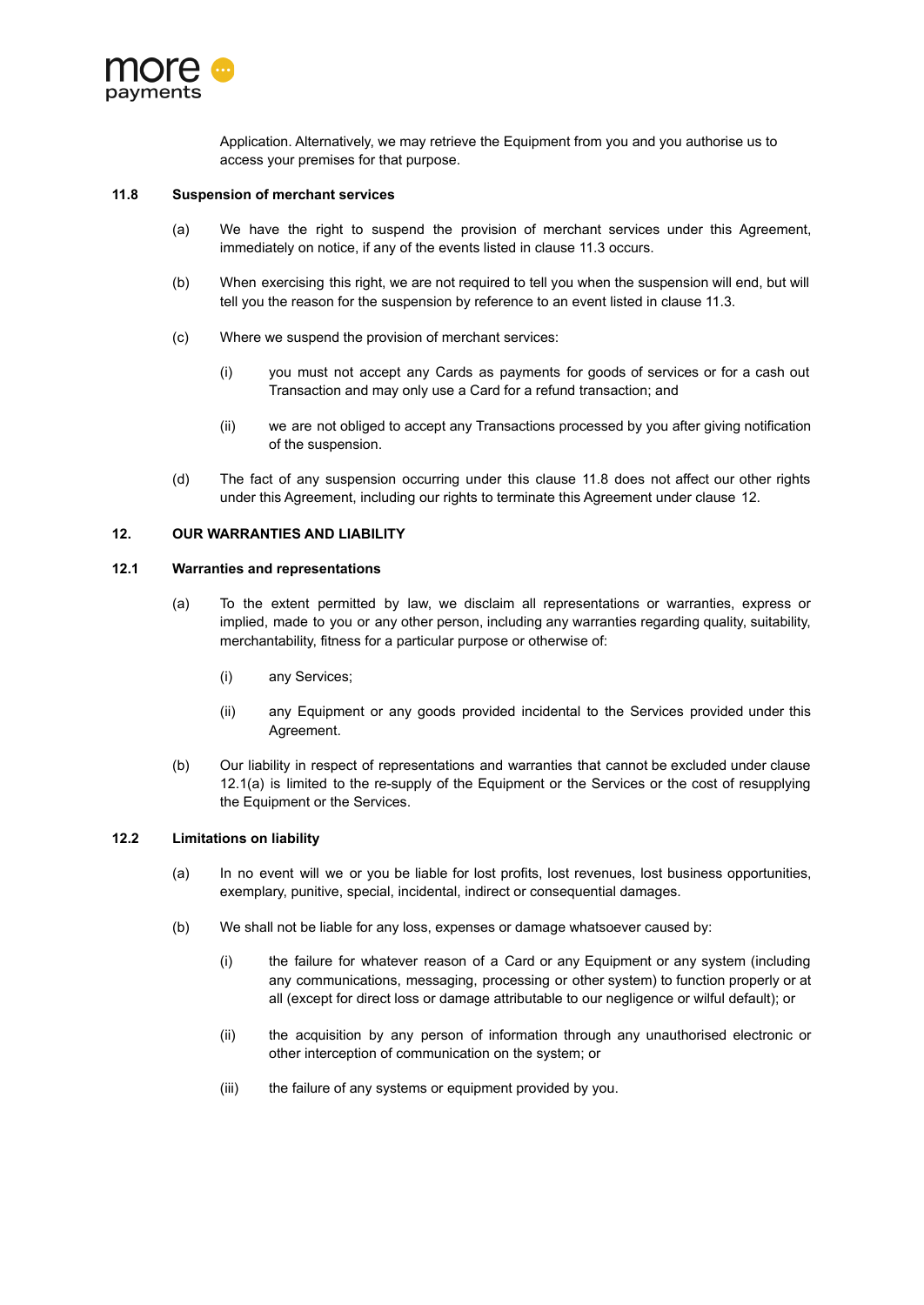

- (c) It is your responsibility to ensure that you have other means available to accept payments if there is any malfunction of the Equipment or any system.
- (d) To the extent we are liable under this Agreement, you acknowledge and agree that our cumulative liability for all losses or damages you may suffer arising out of or related to this Agreement will not exceed whichever is the lesser of:
	- (i) \$50,000; or
	- (ii) the amount of Fees received by us pursuant to the Agreement for Services performed in the immediately preceding 12 months.

## <span id="page-17-0"></span>**13. DISPUTE RESOLUTION**

- (a) Where you have a complaint in relation to the provision of the Services, you should speak with our customer service team in the first instance. Our aim is to resolve any complaint within ten Business Days. If this is not possible, we will keep you informed on the progress of the matter and how long we expect to take to resolve the complaint.
- (b) Prior to referring a matter to external dispute resolution mechanisms, the parties will attempt to settle by direct negotiation any dispute in relation to this Agreement, including by referral to the parties' respective chief executive officers if the complaint cannot be resolved by our customer service team.
- (c) If the respective chief executive officers are unable to resolve the dispute after 14 days (or such other period as is agreed between the parties) from the date of referral, the parties will refer the dispute to the Australian Financial Complaints Authority before having recourse to arbitration or litigation.
- (d) Nothing in this clause [13](#page-17-0) will prevent a party from seeking urgent equitable relief before an appropriate court.
- (e) Notwithstanding the existence of a dispute, each party will continue to perform its obligations under this Agreement.

### **14. FURTHER OBLIGATIONS**

## **14.1 Assignment and subcontracting**

- (a) You must not assign or transfer your rights or obligations under this Agreement (including by way of a Change in Control or operation of law), or create any security interest in this Agreement, without obtaining our prior written consent (which will not to be unreasonably withheld).
- (b) We may, on 30 days' notice to you:
	- (i) engage one or more of our Affiliates, to provide the Services, including the provision of POS Terminals and other Equipment and local support functions in relation to this Agreement; or
	- (ii) assign, novate or transfer this Agreement and our rights and obligations hereunder and/or may appoint an agent or subcontractor to perform our duties hereunder, in whole or in part, to any other third party.

Before giving you such notice, we will seek your consent to our proceeding under this paragraph 14.1(b) to give you such notice and your consent must not be unreasonably withheld.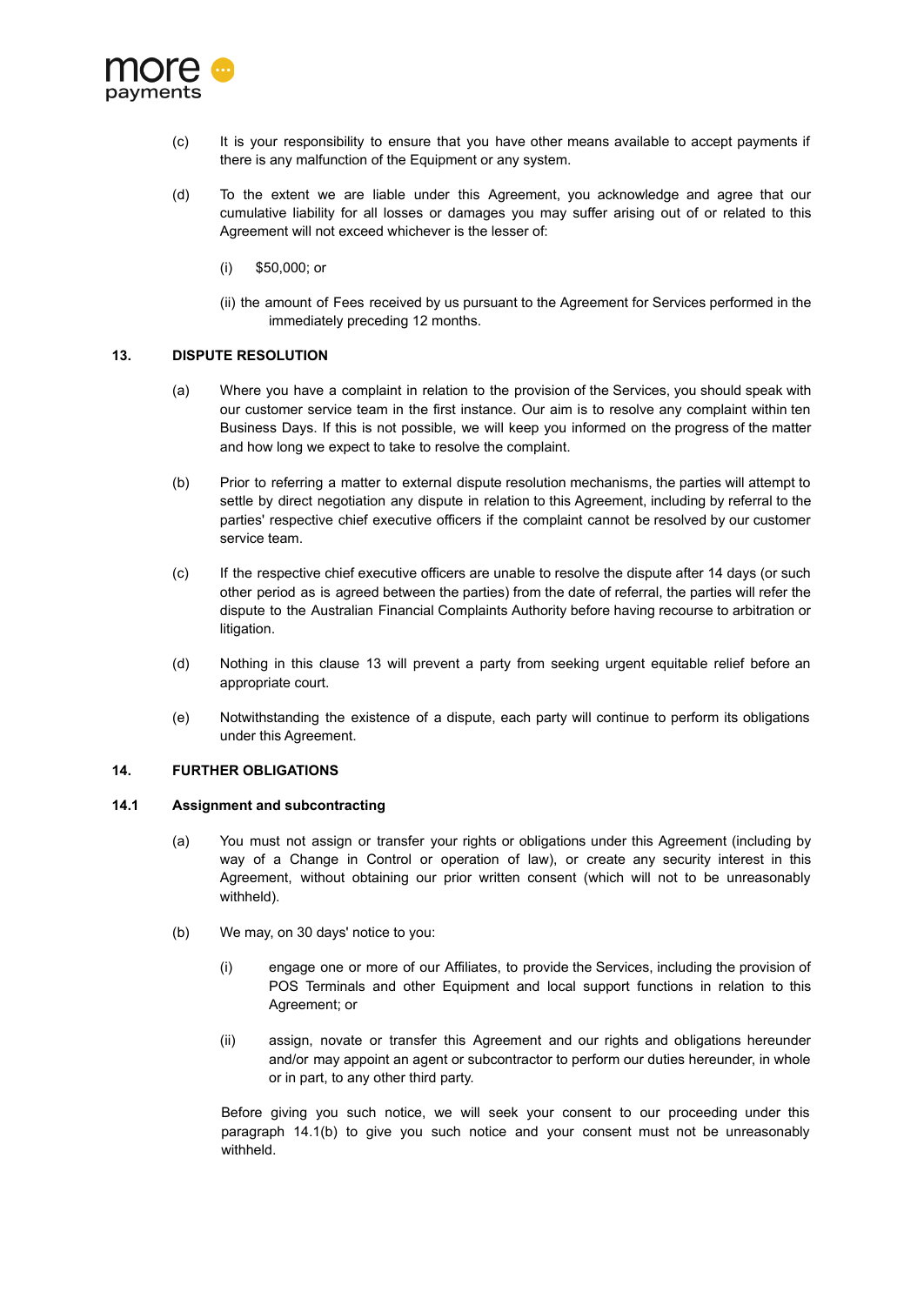

#### **14.2 Compliance with laws, regulations and rules**

In performing its obligations under this Agreement, each party agrees to comply with all laws, regulations and rules applicable to it, including the Card Scheme Rules, and the ePayments Code.

#### **14.3 Force majeure**

Except in respect of your obligations under the Operating Procedures, no party shall be liable for any default or delay in the performance of its obligations under this Agreement if and to the extent such default or delay is caused, directly or indirectly, by:

- (a) fire, flood, elements of nature or other acts of God;
- (b) a local or global pandemic that has a material impact on the ability of the relevant party's ability to conduct its business while the pandemic persists.
- (c) any outbreak or escalation of hostilities, war, riots or civil disorders in any country;
- (d) any act or omission of the other party or any government authority;
- (e) any labour disputes (whether or not Personnel demands are reasonable or within the party's power to satisfy); or
- (f) the non-performance by a third party for any similar cause beyond the reasonable control of such party, including without limitation, failures or fluctuations in telecommunications or other equipment or delay or failure of a Card Scheme to pay settlement amounts.

### **14.4 Personal Property Securities Act (PPSA)**

- (a) If we determine that any document that forms part of the Agreement or any Security (including over Equipment or bank accounts) provided in connection with it contains or creates a security interest for the purposes of the PPSA, you agree to do anything (including obtaining consents, signing documents or supplying information) we ask and consider necessary to:
	- (i) ensure that a security interest created under or connected with this Agreement is enforceable, perfected and otherwise effective;
	- (ii) enable us to apply for any registration or give any notification in connection with the security interest so that the security interest has the priority we require; or
	- (iii) enable us to exercise our rights in connection with the security interest.
- (b) You agree that:
	- (i) we may complete any document on your behalf;
	- (ii) everything you are required to do under this clause is at your expense, and you agree to pay or reimburse our reasonable costs in connection with anything you are required to do under this clause;
	- (iii) you will not register any financing charge statement in respect of a security interest created under or in connection with this Agreement without our consent;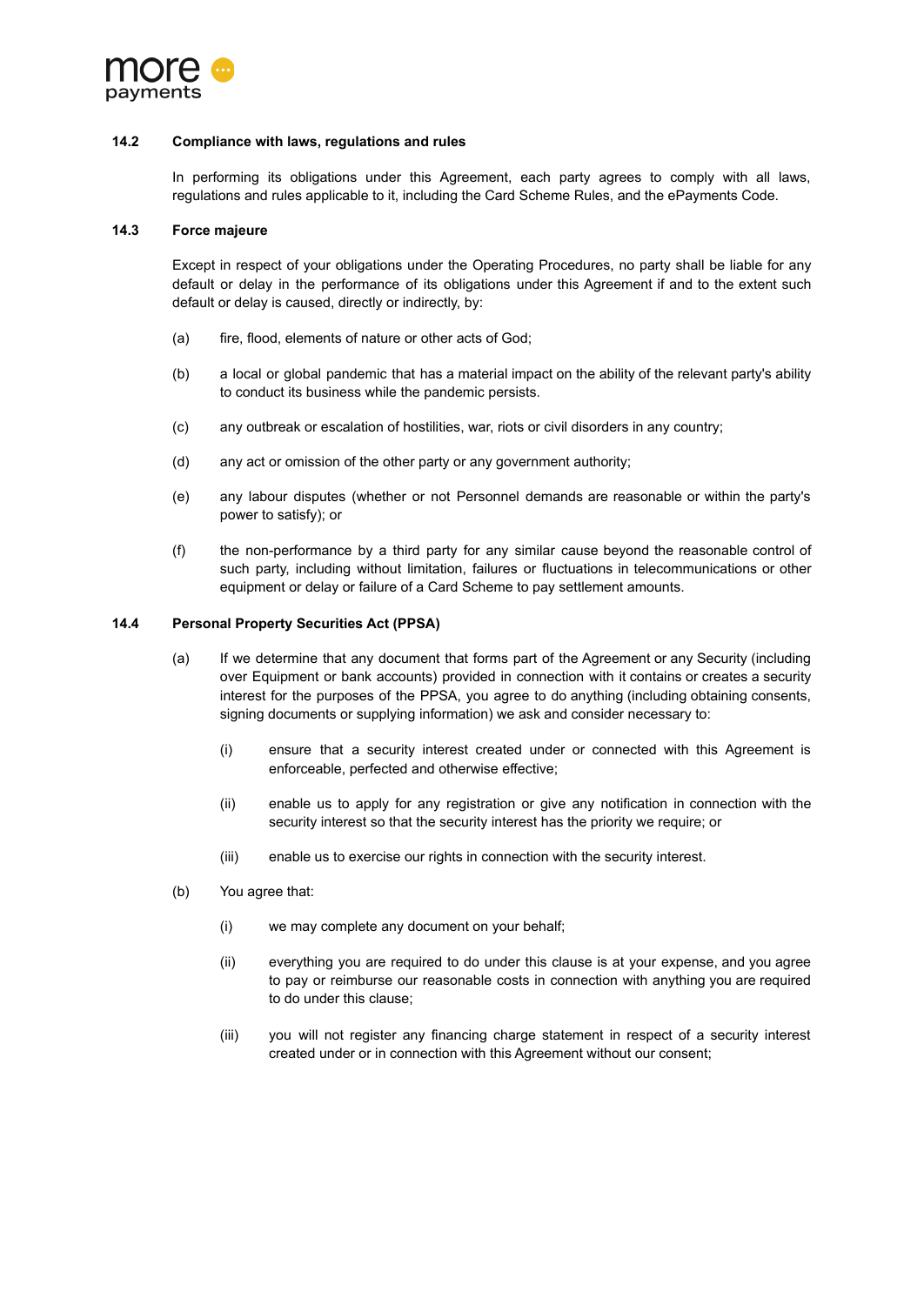

- (iv) we need not comply with sections 95, 118, 121(4), 125, 130, 132(3)(d) and 132(4) of the PPSA;
- (v) you may not exercise any rights under sections 142 and 143 of the PPSA;
- (vi) neither we nor any receiver (or receiver manager) appointed by us need give any notice required under the PPSA, unless it is required by the PPSA and cannot be excluded; and
- (vii) you will not disclose or permit any party to disclose any information of the kind referred to in section 275(1) of the PPSA unless section 275(7) of the PPSA applies.

## **15. GENERAL**

#### **15.1 Interpretation**

- (a) If there is an inconsistency between the documents forming the Agreement, the following order prevails:
	- (i) the Special Conditions (if any);
	- (ii) the Application;
	- (iii) these General Terms; and
	- (iv) the Operating Procedure, if any, provided to you by us from time to time.
- (b) A reference to "you" or "your" is a reference to the Merchant, and a reference to "we", "our" or "us" is a reference to Till Payments Solutions Pty Ltd ABN 64 160 726 349.
- (c) A reference to an individual or person includes a reference to a company and any other entity the law recognises.

### **15.2 Notices**

- (a) Except as otherwise specifically provided or agreed, all notices and other communications required or permitted under this Agreement, must be in writing and sent by mail, courier or email:
	- (i) if to you at your address or email address appearing in the Application or as otherwise notified by you from time to time; and
	- (ii) if to us to S6, 2-4 Giffnock Avenue, Macquarie Park, NSW 2113, Attn: General Manager or as otherwise notified by us from time to time.
- (b) Notices are deemed to have been given:
	- $(i)$  if sent by mail, on the fifth day after posting;
	- (ii) if sent in any other manner, when actually received.

## **15.3 Consents**

A party may conditionally or unconditionally give or withhold any consent to be given under this Agreement and is not obliged to give its reasons for doing so.

#### **15.4 Amendment**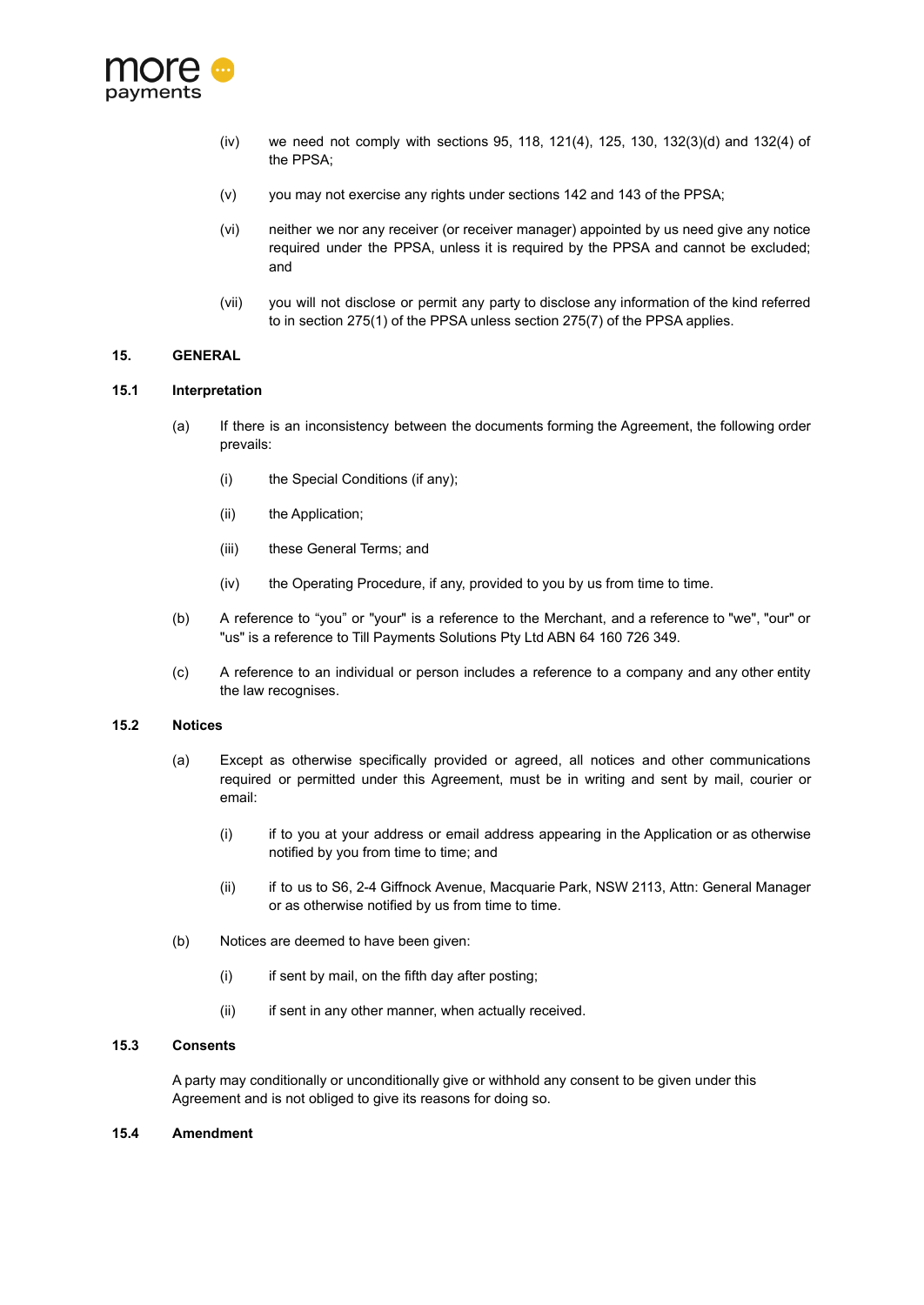

We may vary any provision of this Agreement at any time by giving you notice in the time and form set out below:

| Form of change                                                                              | <b>Notice period</b>                                                                                                                            | <b>Method of notification</b>                                  |
|---------------------------------------------------------------------------------------------|-------------------------------------------------------------------------------------------------------------------------------------------------|----------------------------------------------------------------|
| New fee (unless otherwise)<br>provided for in this table)                                   | 30 days in advance                                                                                                                              | either<br>writing<br>mail<br>In.<br>by<br>or<br>electronically |
| <b>New</b><br>increased<br>or<br>Card<br>Government.<br>scheme<br>Equipment<br>or<br>charge | Where possible at least<br>days in advance, or<br>$7^{\circ}$<br>otherwise<br>as<br>soon<br>as<br>practicable<br>reasonably<br>after the change | writing<br>either<br>mail<br>In.<br>by<br>or<br>electronically |
| Any other change or<br>variation                                                            | At least 30 days in advance                                                                                                                     | writing<br>either<br>mail<br>In.<br>by<br>or<br>electronically |

#### **15.5 Severability**

The parties intend every provision of this Agreement to be severable. If any part of this Agreement is not enforceable, it is severed and the remaining provisions remain valid and enforceable.

#### **15.6 Waiver**

If a party to this Agreement does not enforce a right for breach of this Agreement, this does not mean that the party has waived its rights for that or any other breach.

## **15.7 Governing law**

This Agreement is governed by the laws in force in New South Wales. Each party irrevocably and unconditionally submits to the non-exclusive jurisdiction of the courts of New South Wales.

# **15.8 Entire agreement**

This Agreement constitutes the entire agreement between the parties with respect to its subject matter, and supersedes any previous agreements and understandings.

### **15.9 No partnership**

Nothing in this Agreement creates a relationship between you and us as partners, joint venture parties or principal and agent, unless otherwise stated. You must not act as if, or represent or attempt to represent to any person that such relationship exists.

## **16. GLOSSARY**

In addition to the terms defined throughout these General Terms, the following terms mean as follows:

**Affiliates** means any entity directly or indirectly controlled by us and, for the purposes of this definition, "control" means:

(a) the beneficial ownership of more than 50% of the issued shares of the party; or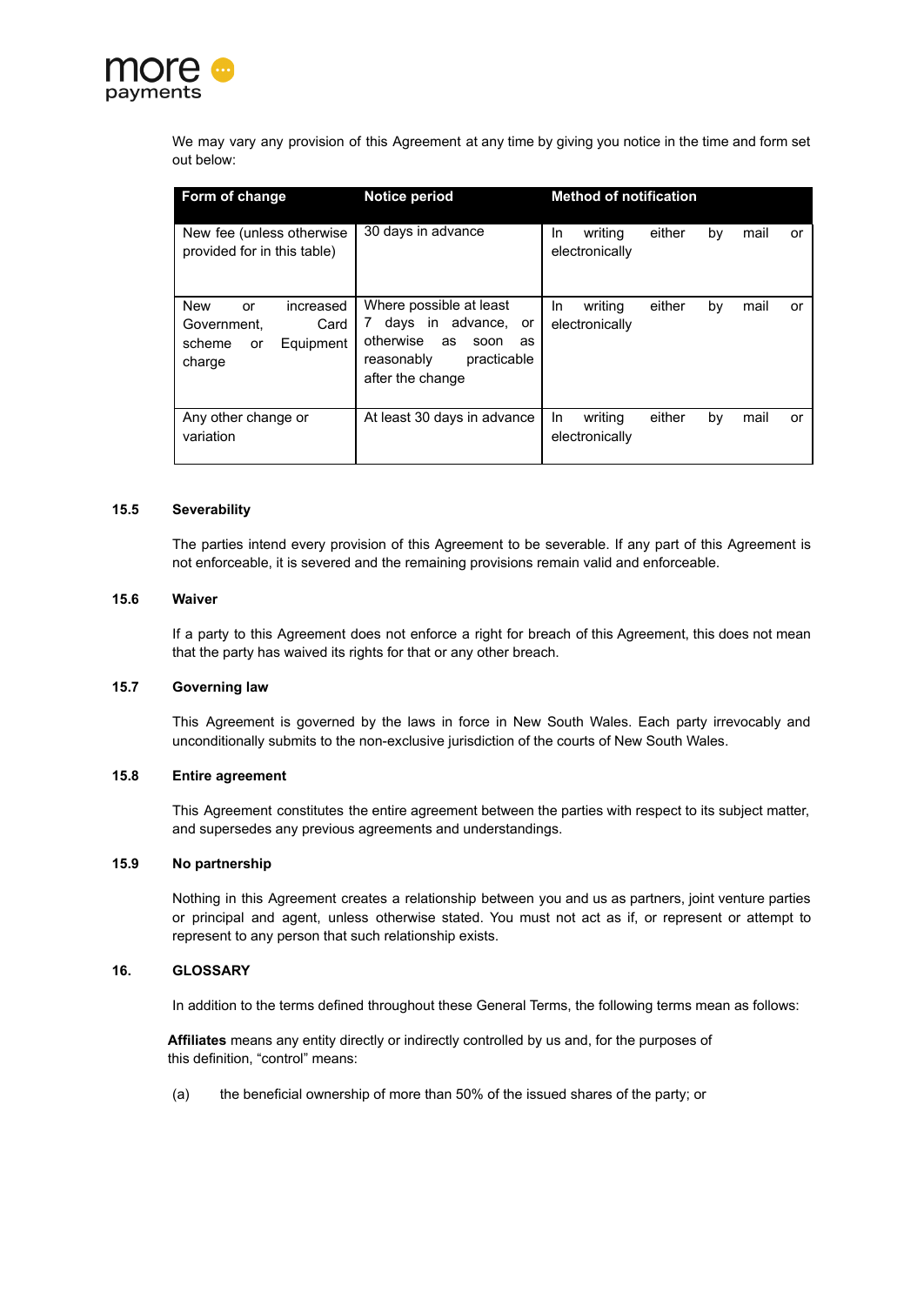

(b) the capacity to determine the outcome of decision about the party's financial and operating policies in accordance with section 50AA of the Corporations Act 2001 (Cth).

**Agreement** means the agreement constituted by the accepted Letter of Offer (where applicable), these General Terms, the Application, and the Operating Procedures, as varied from time to time.

**AML/CTF** means anti-money laundering and counter-terrorism financing.

**Application** means the application form completed and submitted to us by you for the Services, including all supporting documentation provided to us in connection with the application.

**Authorisation** means a confirmation by the card Issuer that the card number exists and that enough funds are available to allow the Transaction to go ahead.

**Business Day** means a day other than Saturday or Sunday or public holiday in New South Wales.

**Card** means a payment card or any form factor that can be used to initiate a payment transaction as specified on the Application.

**Cardholder** means the individual whose name is embossed on a Card and any authorised user of such Card.

**Card Scheme** means any entity formed to administer and promote Cards, including without limitation MasterCard International Inc, Visa International Inc, China Union Pay and eftpos Australia Limited.

**Card Scheme Rules** means the rules, regulations, releases, interpretations and other requirements (whether contractual or otherwise) imposed or adopted by any Card Scheme.

**Cash Related Transactions** means a Transaction between you and a Cardholder where you sell items that are intended to be converted directly into cash, such as in the case of money orders, travellers cheques and foreign currency.

**Change in Control** means, in relation to you, where you are not a publicly listed company, any of the following circumstances:

- (a) a person (alone, or through or together with their associates) acquires a relevant interest in 50% or more of the issued share capital in you;
- (b) you are or agree to be controlled by a person who did not or was not entitled to control you on the date of commencement of this Agreement; or
- (c) a person who has not appointed or is not entitled to appoint a majority of directors to your board of directors on the date of commencement of this Agreement does, or becomes entitled to, appoint a majority of directors to your board of directors.

For the purposes of the above definition:

- (i) **"agrees"** means an agreement which is written or oral, express or implied, conditional or unconditional and includes an obligation for a party to use its "best" or "reasonable" endeavours;
- (ii) **"acquire"** and **"relevant interest"** have the meaning given to them in Chapter 6 of the Corporations Act 2001;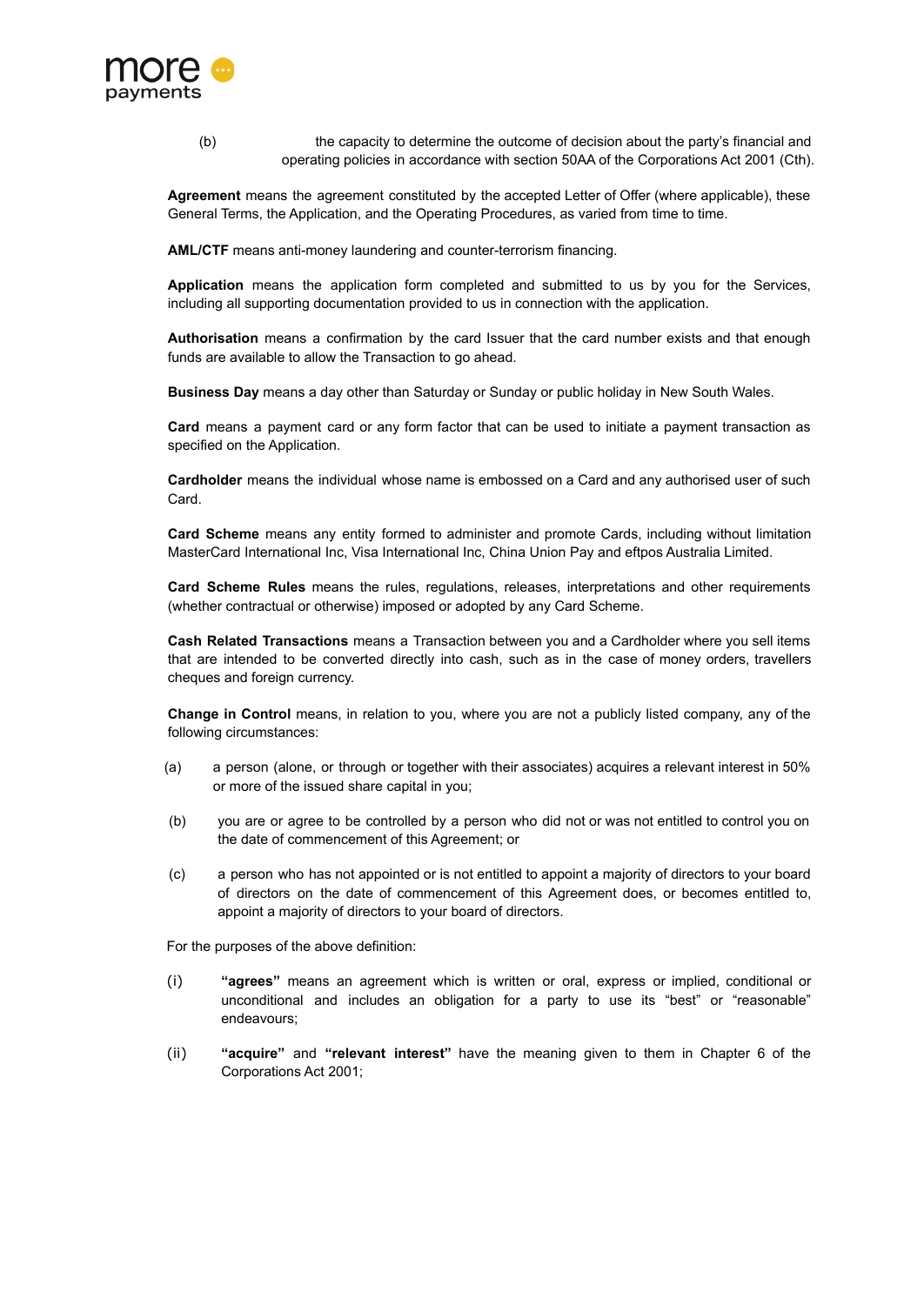

- (iii) **"control"** has the meaning given to it in section 50AA of the Corporations Act 2001, except that it must be read as if it applied to an individual as well as an entity; and
- (iv) **"associate"** has the meaning given to it in the Corporations Act 2001.

**Chargeback** means the reversal of a Sales Receipt (or other indicia of a Transaction) and reversal of any associated credit to your Settlement Account because a Cardholder or Card Issuer disputes the Transaction or which is required by the Card Scheme Rules or can be reversed under this Agreement.

**Charge Card** means a card issued by a Charge Card Company.

**Charge Card Company** means American Express Company, Diners Club International Ltd, JCB International Co. Ltd, Discover Ltd and any other such charge card companies agreed by the parties.

**Chip** means a card that uses an encrypted digital signature with a non reusable transaction code unique to each purchase issued under the EuroPay, MasterCard, or Visa (EMV) standard.

**Confidential Information** means any information relating to our business or concerning the financial Transactions or affairs or the identity of a Cardholder or the details of a Transaction.

**Credit Receipt** means a document evidencing the return of merchandise by a Cardholder to a Merchant, or other Refund made by the Merchant to the Cardholder.

**ePayments Code** means the ePayments Code developed by the Australian Securities and Investment Commission.

**Early Termination Fee** means the fee payable by you for terminating the Agreement prior to expiry of a term, as provided for in clause [11.4](#page-14-0).

**Equipment** means the POS Terminals and associated hardware, spare parts and replacement parts and software at your premises through which electronic funds transfer can occur (including Supplied Equipment and the Reporting Platform but excluding power outlets and telecommunications lines).

**Fees** has the meaning given to it in clause [9.1](#page-9-0).

**Fees Account** has the meaning given to it in clause [9.1.](#page-9-0)

**General Terms** means the terms and conditions set out in this document, as amended from time to time.

**KYC Procedures** means the applicable customer identification procedures that we are required to undertake and complete in order to identify and verify you in accordance with our AML/CTF obligations.

**Initial Term** means the Initial Term as set out in the Application.

**Insolvency Event** means any of the following events:

- (a) an order is made or an application is made to a court for an order that a party be wound up;
- (b) an application is made to a court for an order appointing a liquidator or provisional liquidator or a liquidator or provisional liquidator is appointed in respect of a party;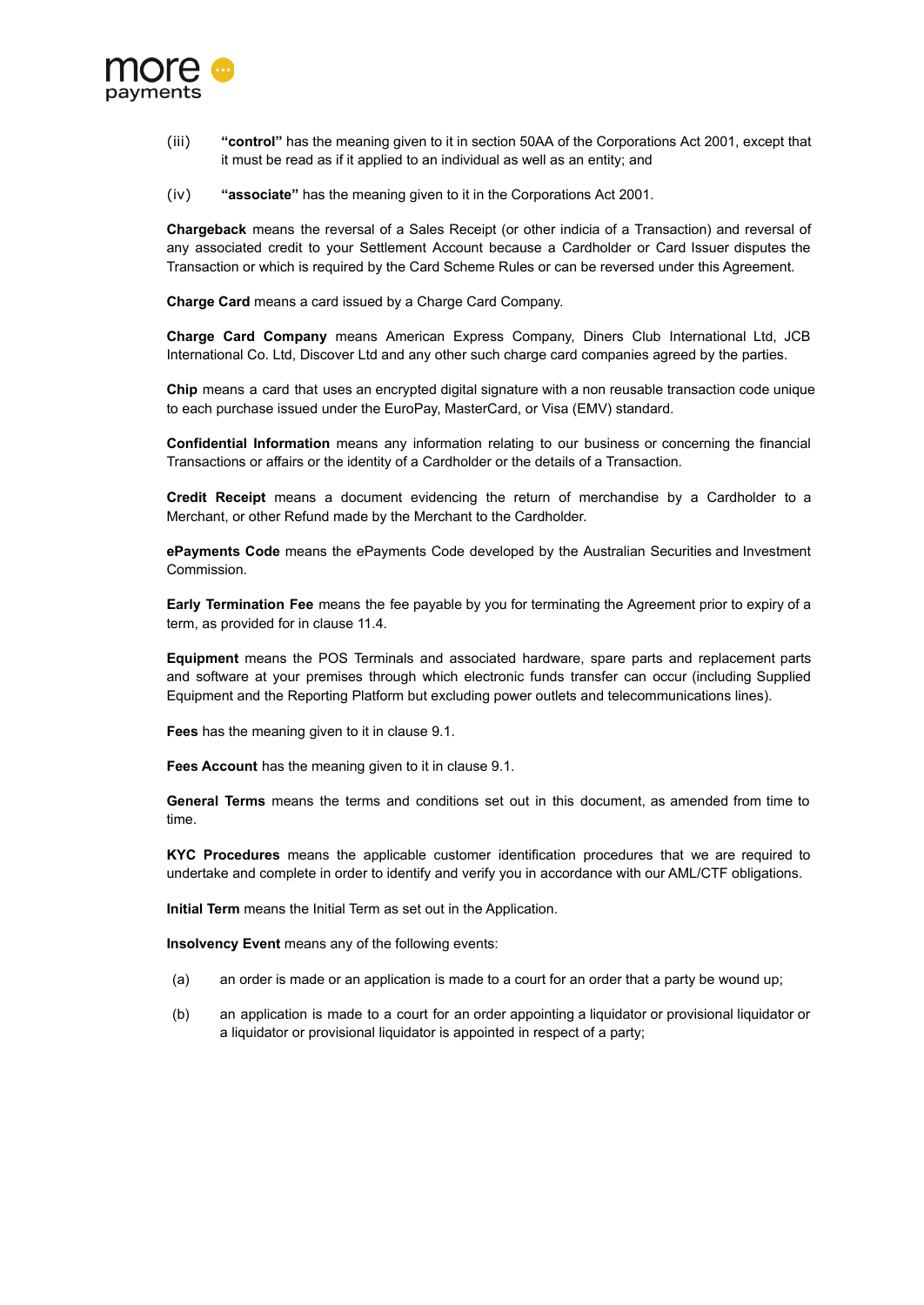

- (c) a party enters into, or resolves to enter into, a scheme of arrangement, deed of company arrangement or composition with, or assignment for the benefit of, all or any classes of its creditors, or it proposes a re-organisation, moratorium or other administration involving any of them;
- (d) a party resolves to wind itself up, or otherwise dissolve itself, or gives notice of intention to do so, except to reconstruct or amalgamate while solvent on terms approved by the other party or is otherwise wound up or dissolved;
- (e) a party is or states that it is unable to pay its debts when they fall due;
- (f) a party takes any step to obtain protection or is granted protection from its creditors, under any applicable legislation or an administrator is appointed to a party; or
- (g) anything analogous or having a substantially similar direct effect to any of the events specified in paragraphs (a)-(f) above happens under the law of any applicable jurisdiction.

**Invalid Transaction** has the meaning as set out in clause [5.2\(c\).](#page-4-0)

**Issuer** means an issuer of a Card.

Letter of Offer means the Letter of Offer under which we offered to enter into this Agreement with you.

**liability** includes any debt or monetary liability or any other claim which can be reduced to or expressed as a monetary liability, irrespective of whether the debt or monetary liability is future, present, actual or contingent.

**Magnetic Stripe** means a stripe of magnetic information affixed to the back of a plastic Card.

**Merchant** means the party identified as "Merchant" on the Application. The words "you" and "your" refer to the Merchant.

**merchant services** means the Services and other facilities to be provided to you by us under this Agreement.

**MID** means a merchant identification number.

**Operating Procedures** means any operating manual and information provided or otherwise made available to you by us from time to time, including operational procedures, instructions and other directives relating to Transactions, as amended from time to time or any Charge Card Company rules or Card Scheme Rules, industry regulations and any information identified as such on the our website accessible to you.

**PCI DSS** means the Payment Card Industry Data Security Standards.

**Personnel** means employees, contractors, officers, agents and secondees.

**POS Terminal** means a point of sale device placed in a merchant location which is connected to our system via telephone lines and is designed to authorise, record and settle data by electronic means for all sales Transactions with us.

**PPSA** means the Personal Property Securities Act 2009 (Cth).

**Privacy Law** means the Privacy Act 1988 (Cth), any common law privacy obligations by which a party is bound and any industry code (whether voluntary or not) by which a party is bound.